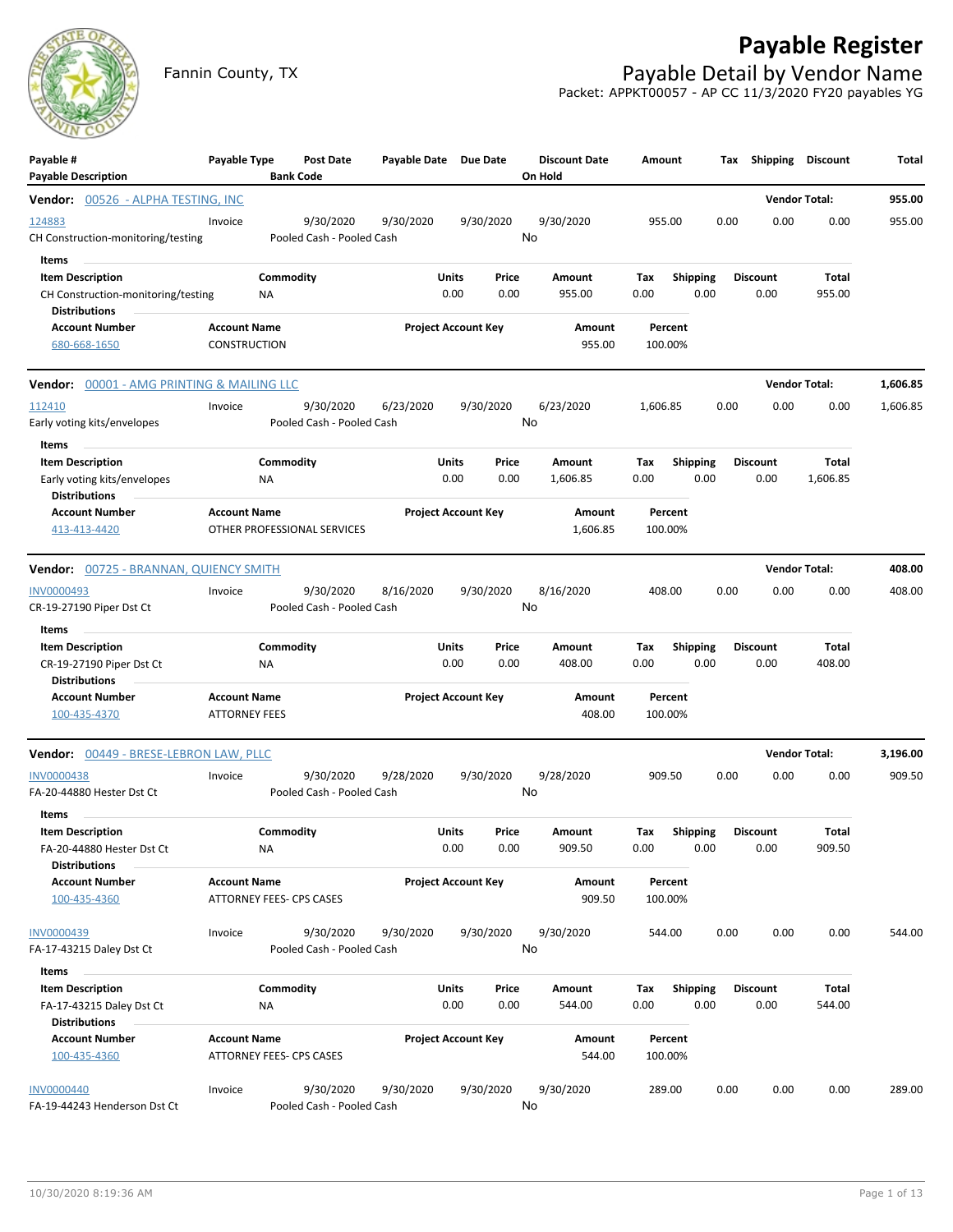| Payable #                                            | Payable Type                                | <b>Post Date</b>                       | Payable Date Due Date |                                       | <b>Discount Date</b> | Amount             |                 |      | Tax Shipping    | <b>Discount</b> | Total  |
|------------------------------------------------------|---------------------------------------------|----------------------------------------|-----------------------|---------------------------------------|----------------------|--------------------|-----------------|------|-----------------|-----------------|--------|
| <b>Payable Description</b><br>Items                  |                                             | <b>Bank Code</b>                       |                       |                                       | On Hold              |                    |                 |      |                 |                 |        |
| <b>Item Description</b>                              |                                             | Commodity                              |                       | Units<br>Price                        | Amount               | Tax                | <b>Shipping</b> |      | <b>Discount</b> | <b>Total</b>    |        |
| FA-19-44243 Henderson Dst Ct<br><b>Distributions</b> | ΝA                                          |                                        |                       | 0.00<br>0.00                          | 289.00               | 0.00               | 0.00            |      | 0.00            | 289.00          |        |
| <b>Account Number</b>                                | <b>Account Name</b>                         |                                        |                       | <b>Project Account Key</b>            | Amount               | Percent            |                 |      |                 |                 |        |
| 100-435-4360                                         | ATTORNEY FEES- CPS CASES                    |                                        |                       |                                       | 289.00               | 100.00%            |                 |      |                 |                 |        |
| INV0000441<br>CR-20-27317 Boyer Dst Ct               | Invoice                                     | 9/30/2020<br>Pooled Cash - Pooled Cash | 9/30/2020             | 9/30/2020                             | 9/30/2020<br>No      | 263.50             |                 | 0.00 | 0.00            | 0.00            | 263.50 |
|                                                      |                                             |                                        |                       |                                       |                      |                    |                 |      |                 |                 |        |
| Items                                                |                                             |                                        |                       |                                       |                      |                    |                 |      |                 |                 |        |
| <b>Item Description</b>                              |                                             | Commodity                              |                       | <b>Units</b><br>Price                 | Amount               | Tax                | <b>Shipping</b> |      | <b>Discount</b> | <b>Total</b>    |        |
| CR-20-27317 Boyer Dst Ct                             | ΝA                                          |                                        |                       | 0.00<br>0.00                          | 263.50               | 0.00               | 0.00            |      | 0.00            | 263.50          |        |
| <b>Distributions</b><br><b>Account Number</b>        | <b>Account Name</b>                         |                                        |                       |                                       | Amount               | Percent            |                 |      |                 |                 |        |
| 100-435-4370                                         | <b>ATTORNEY FEES</b>                        |                                        |                       | <b>Project Account Key</b>            | 263.50               | 100.00%            |                 |      |                 |                 |        |
| <b>INV0000442</b>                                    | Invoice                                     | 9/30/2020                              | 8/10/2020             | 9/30/2020                             | 8/10/2020            | 272.00             |                 | 0.00 | 0.00            | 0.00            | 272.00 |
| CR-20-27278 Newman Dst Ct                            |                                             | Pooled Cash - Pooled Cash              |                       |                                       | No                   |                    |                 |      |                 |                 |        |
| Items                                                |                                             |                                        |                       |                                       |                      |                    |                 |      |                 |                 |        |
| <b>Item Description</b>                              |                                             | Commodity                              |                       | Units<br>Price                        | Amount               | Tax                | <b>Shipping</b> |      | <b>Discount</b> | Total           |        |
| CR-20-27278 Newman Dst Ct                            | ΝA                                          |                                        |                       | 0.00<br>0.00                          | 272.00               | 0.00               | 0.00            |      | 0.00            | 272.00          |        |
| <b>Distributions</b>                                 |                                             |                                        |                       |                                       |                      |                    |                 |      |                 |                 |        |
| <b>Account Number</b>                                | <b>Account Name</b>                         |                                        |                       | <b>Project Account Key</b>            | Amount               | Percent            |                 |      |                 |                 |        |
| 100-435-4370                                         | <b>ATTORNEY FEES</b>                        |                                        |                       |                                       | 272.00               | 100.00%            |                 |      |                 |                 |        |
| INV0000443                                           | Invoice                                     | 9/30/2020                              | 9/29/2020             | 9/30/2020                             | 9/29/2020            | 280.50             |                 | 0.00 | 0.00            | 0.00            | 280.50 |
| CR-19-27079 Morel Dst Ct                             |                                             | Pooled Cash - Pooled Cash              |                       |                                       | No                   |                    |                 |      |                 |                 |        |
| Items                                                |                                             |                                        |                       |                                       |                      |                    |                 |      |                 |                 |        |
| <b>Item Description</b>                              |                                             | Commodity                              |                       | Units<br>Price                        | Amount               | Tax                | <b>Shipping</b> |      | <b>Discount</b> | <b>Total</b>    |        |
| CR-19-27079 Morel Dst Ct                             | ΝA                                          |                                        |                       | 0.00<br>0.00                          | 280.50               | 0.00               | 0.00            |      | 0.00            | 280.50          |        |
| <b>Distributions</b>                                 |                                             |                                        |                       |                                       |                      |                    |                 |      |                 |                 |        |
| <b>Account Number</b>                                | <b>Account Name</b>                         |                                        |                       | <b>Project Account Key</b>            | Amount               | Percent            |                 |      |                 |                 |        |
| 100-435-4370                                         | ATTORNEY FEES                               |                                        |                       |                                       | 280.50               | 100.00%            |                 |      |                 |                 |        |
| INV0000476                                           | Invoice                                     | 9/30/2020                              | 9/30/2020             | 9/30/2020                             | 9/30/2020            | 93.50              |                 | 0.00 | 0.00            | 0.00            | 93.50  |
| Kennedy Dst Ct                                       |                                             | Pooled Cash - Pooled Cash              |                       |                                       | No                   |                    |                 |      |                 |                 |        |
| <b>Items</b>                                         |                                             |                                        |                       |                                       |                      |                    |                 |      |                 |                 |        |
| <b>Item Description</b>                              |                                             | Commodity                              |                       | <b>Units</b><br>Price                 | Amount               | Тах                | <b>Shipping</b> |      | <b>Discount</b> | Total           |        |
| Kennedy Dst Ct                                       | <b>NA</b>                                   |                                        |                       | 0.00<br>0.00                          | 93.50                | 0.00               | 0.00            |      | 0.00            | 93.50           |        |
| <b>Distributions</b>                                 |                                             |                                        |                       |                                       |                      |                    |                 |      |                 |                 |        |
| <b>Account Number</b>                                | <b>Account Name</b>                         |                                        |                       | <b>Project Account Key</b>            | Amount               | Percent            |                 |      |                 |                 |        |
| 100-435-4370                                         | <b>ATTORNEY FEES</b>                        |                                        |                       |                                       | 93.50                | 100.00%            |                 |      |                 |                 |        |
| <b>INV0000477</b>                                    | Invoice                                     | 9/30/2020                              | 9/30/2020             | 9/30/2020                             | 9/30/2020            | 85.00              |                 | 0.00 | 0.00            | 0.00            | 85.00  |
| Castaneda Dst Ct                                     |                                             | Pooled Cash - Pooled Cash              |                       |                                       | No                   |                    |                 |      |                 |                 |        |
|                                                      |                                             |                                        |                       |                                       |                      |                    |                 |      |                 |                 |        |
| Items                                                |                                             |                                        |                       |                                       |                      |                    |                 |      |                 |                 |        |
| <b>Item Description</b>                              |                                             | Commodity                              |                       | <b>Units</b><br>Price<br>0.00<br>0.00 | Amount               | Tax                | <b>Shipping</b> |      | <b>Discount</b> | Total<br>85.00  |        |
| Castaneda Dst Ct<br><b>Distributions</b>             | NA                                          |                                        |                       |                                       | 85.00                | 0.00               | 0.00            |      | 0.00            |                 |        |
|                                                      |                                             |                                        |                       | <b>Project Account Key</b>            |                      |                    |                 |      |                 |                 |        |
| <b>Account Number</b><br>100-435-4370                | <b>Account Name</b><br><b>ATTORNEY FEES</b> |                                        |                       |                                       | Amount<br>85.00      | Percent<br>100.00% |                 |      |                 |                 |        |
|                                                      |                                             |                                        |                       |                                       |                      |                    |                 |      |                 |                 |        |
| <b>INV0000496</b>                                    | Invoice                                     | 9/30/2020                              | 9/30/2020             | 9/30/2020                             | 9/30/2020            | 459.00             |                 | 0.00 | 0.00            | 0.00            | 459.00 |
| FA-19-44524 Lingelbach Dst Ct                        |                                             | Pooled Cash - Pooled Cash              |                       |                                       | No                   |                    |                 |      |                 |                 |        |
| Items                                                |                                             |                                        |                       |                                       |                      |                    |                 |      |                 |                 |        |
| <b>Item Description</b>                              |                                             | Commodity                              |                       | <b>Units</b><br>Price                 | Amount               | Tax                | Shipping        |      | <b>Discount</b> | Total           |        |
| FA-19-44524 Lingelbach Dst Ct                        | ΝA                                          |                                        |                       | 0.00<br>0.00                          | 459.00               | 0.00               | 0.00            |      | 0.00            | 459.00          |        |
| <b>Distributions</b>                                 |                                             |                                        |                       |                                       |                      |                    |                 |      |                 |                 |        |
| <b>Account Number</b>                                | <b>Account Name</b>                         |                                        |                       | <b>Project Account Key</b>            | Amount               | Percent            |                 |      |                 |                 |        |
| 100-435-4360                                         | ATTORNEY FEES- CPS CASES                    |                                        |                       |                                       | 459.00               | 100.00%            |                 |      |                 |                 |        |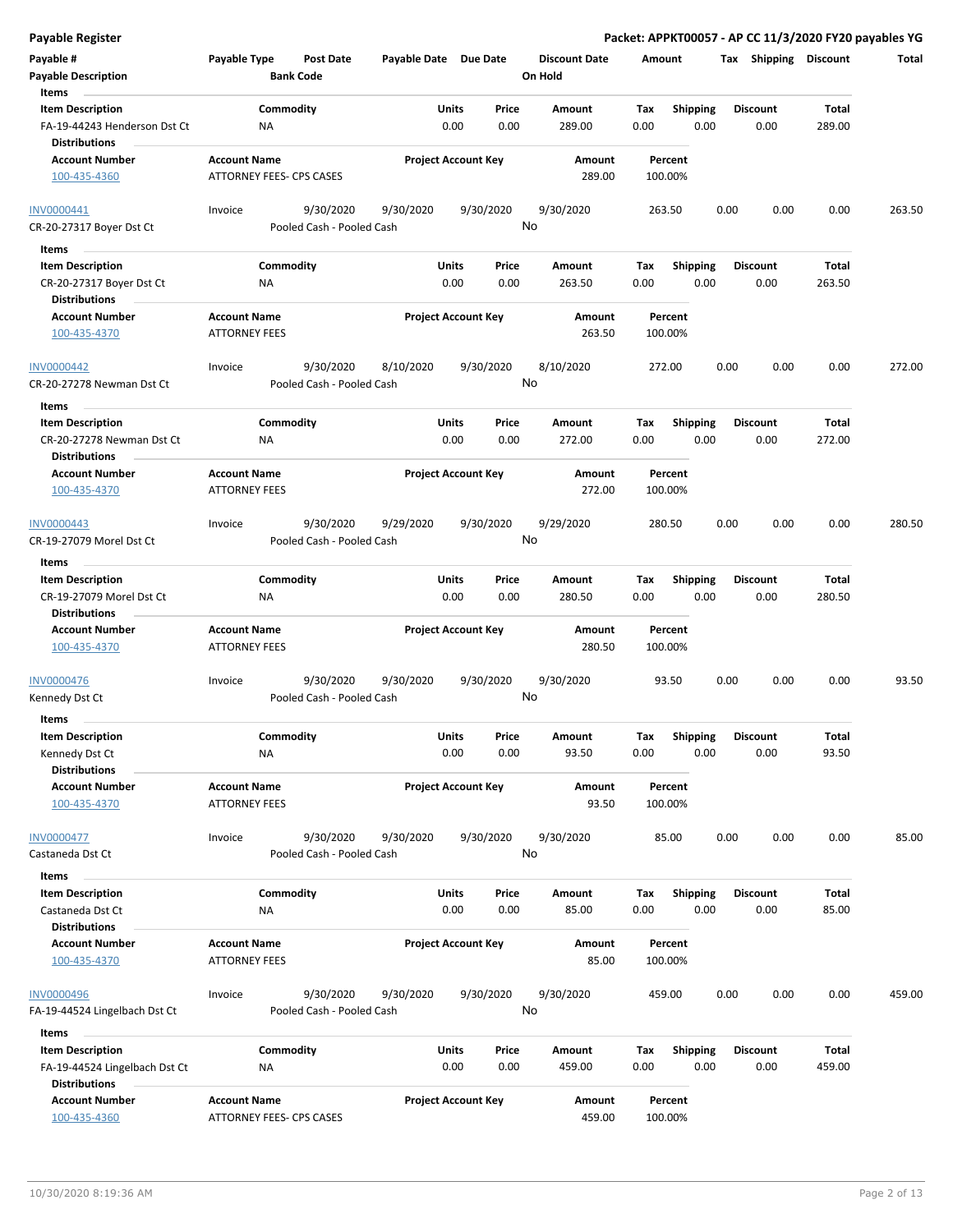| <b>Payable Register</b>                                                     |                                             |                                        |                       |                                |                                 | Packet: APPKT00057 - AP CC 11/3/2020 FY20 payables YG |                         |                         |                      |          |
|-----------------------------------------------------------------------------|---------------------------------------------|----------------------------------------|-----------------------|--------------------------------|---------------------------------|-------------------------------------------------------|-------------------------|-------------------------|----------------------|----------|
| Payable #<br><b>Payable Description</b>                                     | Payable Type                                | <b>Post Date</b><br><b>Bank Code</b>   | Payable Date Due Date |                                | <b>Discount Date</b><br>On Hold | Amount                                                |                         | Tax Shipping Discount   |                      | Total    |
| Vendor: 00548 - DAILEY, JEFFREY                                             |                                             |                                        |                       |                                |                                 |                                                       |                         |                         | <b>Vendor Total:</b> | 1,909.50 |
| <b>INV0000446</b><br>CR-20-27604 Posey Dst Ct                               | Invoice                                     | 9/30/2020<br>Pooled Cash - Pooled Cash | 9/30/2020             | 9/30/2020                      | 9/30/2020<br>No                 | 589.00                                                | 0.00                    | 0.00                    | 0.00                 | 589.00   |
| <b>Items</b><br><b>Item Description</b>                                     |                                             | Commodity                              |                       | Units<br>Price                 | Amount                          | Tax                                                   | <b>Shipping</b>         | <b>Discount</b>         | Total                |          |
| CR-20-27604 Posey Dst Ct<br><b>Distributions</b>                            | NA                                          |                                        |                       | 0.00<br>0.00                   | 589.00                          | 0.00                                                  | 0.00                    | 0.00                    | 589.00               |          |
| <b>Account Number</b><br>100-435-4370                                       | <b>Account Name</b><br><b>ATTORNEY FEES</b> |                                        |                       | <b>Project Account Key</b>     | <b>Amount</b><br>589.00         | Percent<br>100.00%                                    |                         |                         |                      |          |
| <b>INV0000447</b><br>CR-20-27498 Turner Dst Ct                              | Invoice                                     | 9/30/2020<br>Pooled Cash - Pooled Cash | 9/30/2020             | 9/30/2020                      | 9/30/2020<br>No                 | 166.25                                                | 0.00                    | 0.00                    | 0.00                 | 166.25   |
| Items                                                                       |                                             |                                        |                       |                                |                                 |                                                       |                         |                         |                      |          |
| <b>Item Description</b><br>CR-20-27498 Turner Dst Ct                        | NA                                          | Commodity                              |                       | Units<br>Price<br>0.00<br>0.00 | Amount<br>166.25                | Tax<br>0.00                                           | <b>Shipping</b><br>0.00 | <b>Discount</b><br>0.00 | Total<br>166.25      |          |
| <b>Distributions</b>                                                        |                                             |                                        |                       |                                |                                 |                                                       |                         |                         |                      |          |
| <b>Account Number</b><br>100-435-4370                                       | <b>Account Name</b><br><b>ATTORNEY FEES</b> |                                        |                       | <b>Project Account Key</b>     | Amount<br>166.25                | Percent<br>100.00%                                    |                         |                         |                      |          |
| <b>INV0000478</b><br>CR-20-27633 Siler Dst Ct                               | Invoice                                     | 9/30/2020<br>Pooled Cash - Pooled Cash | 9/30/2020             | 9/30/2020                      | 9/30/2020<br>No                 | 166.25                                                | 0.00                    | 0.00                    | 0.00                 | 166.25   |
| Items                                                                       |                                             |                                        |                       |                                |                                 |                                                       |                         |                         |                      |          |
| <b>Item Description</b><br>CR-20-27633 Siler Dst Ct<br><b>Distributions</b> | <b>NA</b>                                   | Commodity                              |                       | Units<br>Price<br>0.00<br>0.00 | Amount<br>166.25                | Tax<br>0.00                                           | <b>Shipping</b><br>0.00 | <b>Discount</b><br>0.00 | Total<br>166.25      |          |
| <b>Account Number</b><br>100-435-4370                                       | <b>Account Name</b><br><b>ATTORNEY FEES</b> |                                        |                       | <b>Project Account Key</b>     | Amount<br>166.25                | Percent<br>100.00%                                    |                         |                         |                      |          |
| <b>INV0000479</b><br>Gatlin Dst Ct                                          | Invoice                                     | 9/30/2020<br>Pooled Cash - Pooled Cash | 9/30/2020             | 9/30/2020                      | 9/30/2020<br>No                 | 560.50                                                | 0.00                    | 0.00                    | 0.00                 | 560.50   |
| Items                                                                       |                                             |                                        |                       |                                |                                 |                                                       |                         |                         |                      |          |
| <b>Item Description</b>                                                     |                                             | Commodity                              |                       | Units<br>Price                 | Amount                          | Tax                                                   | <b>Shipping</b>         | <b>Discount</b>         | Total                |          |
| Gatlin Dst Ct<br><b>Distributions</b>                                       | <b>NA</b>                                   |                                        |                       | 0.00<br>0.00                   | 560.50                          | 0.00                                                  | 0.00                    | 0.00                    | 560.50               |          |
| <b>Account Number</b><br>100-435-4370                                       | <b>Account Name</b><br><b>ATTORNEY FEES</b> |                                        |                       | <b>Project Account Key</b>     | Amount<br>560.50                | Percent<br>100.00%                                    |                         |                         |                      |          |
| <b>INV0000480</b><br>Williams Dst Ct                                        | Invoice                                     | 9/30/2020<br>Pooled Cash - Pooled Cash | 9/30/2020             | 9/30/2020                      | 9/30/2020<br>No                 | 118.75                                                | 0.00                    | 0.00                    | 0.00                 | 118.75   |
| Items                                                                       |                                             |                                        |                       |                                |                                 |                                                       |                         |                         |                      |          |
| <b>Item Description</b><br>Williams Dst Ct<br><b>Distributions</b>          | NA                                          | Commodity                              |                       | Units<br>Price<br>0.00<br>0.00 | Amount<br>118.75                | Tax<br>0.00                                           | <b>Shipping</b><br>0.00 | <b>Discount</b><br>0.00 | Total<br>118.75      |          |
| <b>Account Number</b><br>100-435-4370                                       | <b>Account Name</b><br><b>ATTORNEY FEES</b> |                                        |                       | <b>Project Account Key</b>     | Amount<br>118.75                | Percent<br>100.00%                                    |                         |                         |                      |          |
| INV0000481<br>Stewart Dst Ct                                                | Invoice                                     | 9/30/2020<br>Pooled Cash - Pooled Cash | 9/30/2020             | 9/30/2020                      | 9/30/2020<br>No                 | 118.75                                                | 0.00                    | 0.00                    | 0.00                 | 118.75   |
| Items                                                                       |                                             |                                        |                       |                                |                                 |                                                       |                         |                         |                      |          |
| <b>Item Description</b><br>Stewart Dst Ct<br><b>Distributions</b>           | NA                                          | Commodity                              |                       | Units<br>Price<br>0.00<br>0.00 | Amount<br>118.75                | Tax<br>0.00                                           | <b>Shipping</b><br>0.00 | <b>Discount</b><br>0.00 | Total<br>118.75      |          |
| <b>Account Number</b><br>100-435-4370                                       | <b>Account Name</b><br><b>ATTORNEY FEES</b> |                                        |                       | <b>Project Account Key</b>     | Amount<br>118.75                | Percent<br>100.00%                                    |                         |                         |                      |          |
| <b>INV0000482</b><br>Mach Dst Ct                                            | Invoice                                     | 9/30/2020<br>Pooled Cash - Pooled Cash | 9/30/2020             | 9/30/2020                      | 9/30/2020<br>No                 | 190.00                                                | 0.00                    | 0.00                    | 0.00                 | 190.00   |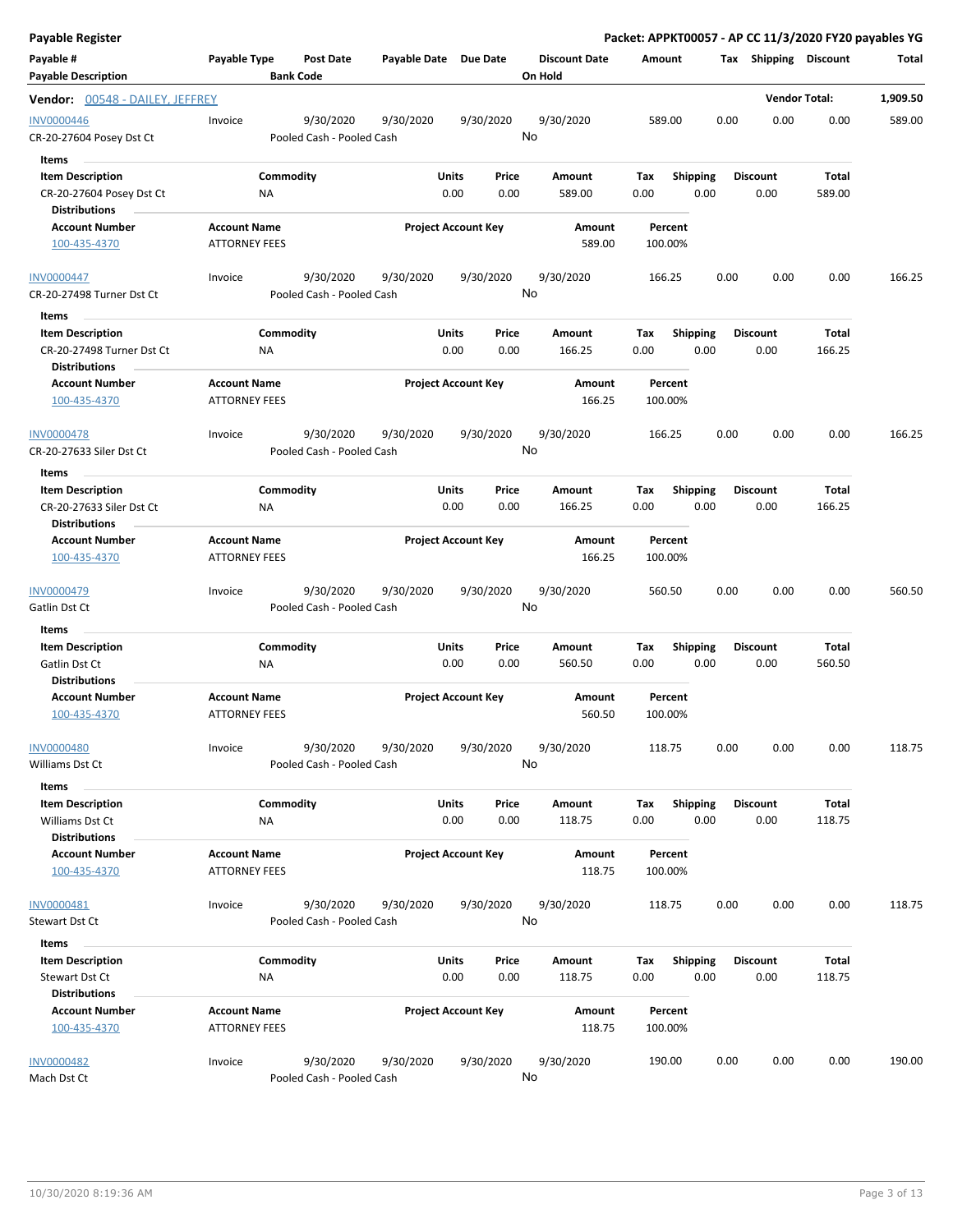| <b>Payable Register</b>                                |                                             |                                 |                           |                       |                            |               |                                 |             |                         |      |                         | Packet: APPKT00057 - AP CC 11/3/2020 FY20 payables YG |          |
|--------------------------------------------------------|---------------------------------------------|---------------------------------|---------------------------|-----------------------|----------------------------|---------------|---------------------------------|-------------|-------------------------|------|-------------------------|-------------------------------------------------------|----------|
| Payable #<br><b>Payable Description</b>                | Payable Type                                | <b>Bank Code</b>                | <b>Post Date</b>          | Payable Date Due Date |                            |               | <b>Discount Date</b><br>On Hold | Amount      |                         |      | Tax Shipping Discount   |                                                       | Total    |
| Items                                                  |                                             |                                 |                           |                       |                            |               |                                 |             |                         |      |                         |                                                       |          |
| <b>Item Description</b>                                |                                             | Commodity                       |                           |                       | Units                      | Price         | <b>Amount</b>                   | Tax         | <b>Shipping</b>         |      | <b>Discount</b>         | <b>Total</b>                                          |          |
| Mach Dst Ct                                            |                                             | NA                              |                           |                       | 0.00                       | 0.00          | 190.00                          | 0.00        | 0.00                    |      | 0.00                    | 190.00                                                |          |
| <b>Distributions</b>                                   |                                             |                                 |                           |                       |                            |               |                                 |             |                         |      |                         |                                                       |          |
| <b>Account Number</b>                                  | <b>Account Name</b>                         |                                 |                           |                       | <b>Project Account Key</b> |               | Amount                          |             | Percent                 |      |                         |                                                       |          |
| 100-435-4370                                           | <b>ATTORNEY FEES</b>                        |                                 |                           |                       |                            |               | 190.00                          | 100.00%     |                         |      |                         |                                                       |          |
| <b>Vendor:</b> 00438 - EVANS, MICHAEL S.               |                                             |                                 |                           |                       |                            |               |                                 |             |                         |      |                         | <b>Vendor Total:</b>                                  | 2,852.50 |
| <b>INV0000448</b>                                      | Invoice                                     |                                 | 9/30/2020                 | 8/27/2020             |                            | 9/30/2020     | 8/27/2020                       | 600.00      |                         | 0.00 | 0.00                    | 0.00                                                  | 600.00   |
| FA-19-43988 Malone-Ladd Dst Ct-mediation               |                                             |                                 | Pooled Cash - Pooled Cash |                       |                            | No            |                                 |             |                         |      |                         |                                                       |          |
| Items                                                  |                                             |                                 |                           |                       |                            |               |                                 |             |                         |      |                         |                                                       |          |
| <b>Item Description</b>                                |                                             | Commodity                       |                           |                       | Units                      | Price         | Amount                          | Tax         | Shipping                |      | <b>Discount</b>         | Total                                                 |          |
| FA-19-43988 Malone-Ladd Dst Ct-mediati NA              |                                             |                                 |                           |                       | 0.00                       | 0.00          | 600.00                          | 0.00        | 0.00                    |      | 0.00                    | 600.00                                                |          |
| <b>Distributions</b>                                   |                                             |                                 |                           |                       |                            |               |                                 |             |                         |      |                         |                                                       |          |
| <b>Account Number</b>                                  | <b>Account Name</b>                         |                                 |                           |                       | <b>Project Account Key</b> |               | Amount                          |             | Percent                 |      |                         |                                                       |          |
| 100-435-4420                                           |                                             |                                 | OTHER PROFESSIONAL SERV.  |                       |                            |               | 600.00                          | 100.00%     |                         |      |                         |                                                       |          |
| <b>INV0000449</b>                                      | Invoice                                     |                                 | 9/30/2020                 | 9/30/2020             |                            | 9/30/2020     | 9/30/2020                       | 680.00      |                         | 0.00 | 0.00                    | 0.00                                                  | 680.00   |
| FA-19-44106 AM Dst Ct                                  |                                             |                                 | Pooled Cash - Pooled Cash |                       |                            | No            |                                 |             |                         |      |                         |                                                       |          |
| Items                                                  |                                             |                                 |                           |                       |                            |               |                                 |             |                         |      |                         |                                                       |          |
| <b>Item Description</b>                                |                                             | Commodity                       |                           |                       | Units                      | Price         | Amount                          | Tax         | <b>Shipping</b>         |      | <b>Discount</b>         | Total                                                 |          |
| FA-19-44106 AM Dst Ct                                  |                                             | ΝA                              |                           |                       | 0.00                       | 0.00          | 680.00                          | 0.00        | 0.00                    |      | 0.00                    | 680.00                                                |          |
| Distributions                                          |                                             |                                 |                           |                       |                            |               |                                 |             |                         |      |                         |                                                       |          |
| <b>Account Number</b>                                  | <b>Account Name</b>                         |                                 |                           |                       | <b>Project Account Key</b> |               | Amount                          |             | Percent                 |      |                         |                                                       |          |
| 100-435-4360                                           |                                             | <b>ATTORNEY FEES- CPS CASES</b> |                           |                       |                            |               | 680.00                          | 100.00%     |                         |      |                         |                                                       |          |
| INV0000450                                             | Invoice                                     |                                 | 9/30/2020                 | 9/30/2020             |                            | 9/30/2020     | 9/30/2020                       | 127.50      |                         | 0.00 | 0.00                    | 0.00                                                  | 127.50   |
| FA-20-44560 MD/KD/LB/DD Dst Ct                         |                                             |                                 | Pooled Cash - Pooled Cash |                       |                            | No            |                                 |             |                         |      |                         |                                                       |          |
| Items                                                  |                                             |                                 |                           |                       |                            |               |                                 |             |                         |      |                         |                                                       |          |
| <b>Item Description</b>                                |                                             | Commodity                       |                           |                       | Units                      | Price         | Amount                          | Tax         | <b>Shipping</b>         |      | <b>Discount</b>         | Total                                                 |          |
| FA-20-44560 MD/KD/LB/DD Dst Ct                         |                                             | ΝA                              |                           |                       | 0.00                       | 0.00          | 127.50                          | 0.00        | 0.00                    |      | 0.00                    | 127.50                                                |          |
| <b>Distributions</b>                                   |                                             |                                 |                           |                       |                            |               |                                 |             |                         |      |                         |                                                       |          |
| <b>Account Number</b>                                  | <b>Account Name</b>                         |                                 |                           |                       | <b>Project Account Key</b> |               | Amount                          |             | Percent                 |      |                         |                                                       |          |
| 100-435-4360                                           |                                             | <b>ATTORNEY FEES- CPS CASES</b> |                           |                       |                            |               | 127.50                          | 100.00%     |                         |      |                         |                                                       |          |
| INV0000483                                             | Invoice                                     |                                 | 9/30/2020                 | 8/25/2020             |                            | 9/30/2020     | 8/25/2020                       | 1,445.00    |                         | 0.00 | 0.00                    | 0.00                                                  | 1,445.00 |
| FA-19-44522 BR Dst Ct<br>Items                         |                                             |                                 | Pooled Cash - Pooled Cash |                       |                            | No            |                                 |             |                         |      |                         |                                                       |          |
| <b>Item Description</b>                                |                                             | Commodity                       |                           |                       | Units                      | Price         | Amount                          | Tax         | <b>Shipping</b>         |      | <b>Discount</b>         | <b>Total</b>                                          |          |
| FA-19-44522 BR Dst Ct<br><b>Distributions</b>          |                                             | NA                              |                           |                       | 0.00                       | 0.00          | 1,445.00                        | 0.00        | 0.00                    |      | 0.00                    | 1,445.00                                              |          |
| <b>Account Number</b><br>100-435-4360                  | <b>Account Name</b>                         | ATTORNEY FEES- CPS CASES        |                           |                       | <b>Project Account Key</b> |               | Amount<br>1,445.00              | 100.00%     | Percent                 |      |                         |                                                       |          |
| <b>Vendor: 00512 - GAYLON P. RIDDELS LAW FIRM, PC</b>  |                                             |                                 |                           |                       |                            |               |                                 |             |                         |      |                         | <b>Vendor Total:</b>                                  | 2,370.25 |
| <b>INV0000484</b>                                      | Invoice                                     |                                 | 9/30/2020                 | 9/30/2020             |                            | 9/30/2020     | 9/30/2020                       | 2,370.25    |                         | 0.00 | 0.00                    | 0.00                                                  | 2,370.25 |
| CR-20-27333 Mullican Dst Ct                            |                                             |                                 | Pooled Cash - Pooled Cash |                       |                            | No            |                                 |             |                         |      |                         |                                                       |          |
| Items                                                  |                                             |                                 |                           |                       |                            |               |                                 |             |                         |      |                         |                                                       |          |
| <b>Item Description</b><br>CR-20-27333 Mullican Dst Ct |                                             | Commodity<br>ΝA                 |                           |                       | Units<br>0.00              | Price<br>0.00 | Amount<br>2,370.25              | Тах<br>0.00 | <b>Shipping</b><br>0.00 |      | <b>Discount</b><br>0.00 | Total<br>2,370.25                                     |          |
| <b>Distributions</b>                                   |                                             |                                 |                           |                       |                            |               |                                 |             |                         |      |                         |                                                       |          |
| <b>Account Number</b><br>100-435-4370                  | <b>Account Name</b><br><b>ATTORNEY FEES</b> |                                 |                           |                       | <b>Project Account Key</b> |               | Amount<br>2,370.25              | 100.00%     | Percent                 |      |                         |                                                       |          |
| <b>Vendor: 00183 - GOHEEN &amp; O'TOOLE</b>            |                                             |                                 |                           |                       |                            |               |                                 |             |                         |      |                         | <b>Vendor Total:</b>                                  | 603.50   |
| INV0000451                                             | Invoice                                     |                                 | 9/30/2020                 | 9/29/2020             |                            | 9/30/2020     | 9/29/2020                       | 603.50      |                         | 0.00 | 0.00                    | 0.00                                                  | 603.50   |
| CR-15-25616 Parsons Dst Ct                             |                                             |                                 | Pooled Cash - Pooled Cash |                       |                            | No            |                                 |             |                         |      |                         |                                                       |          |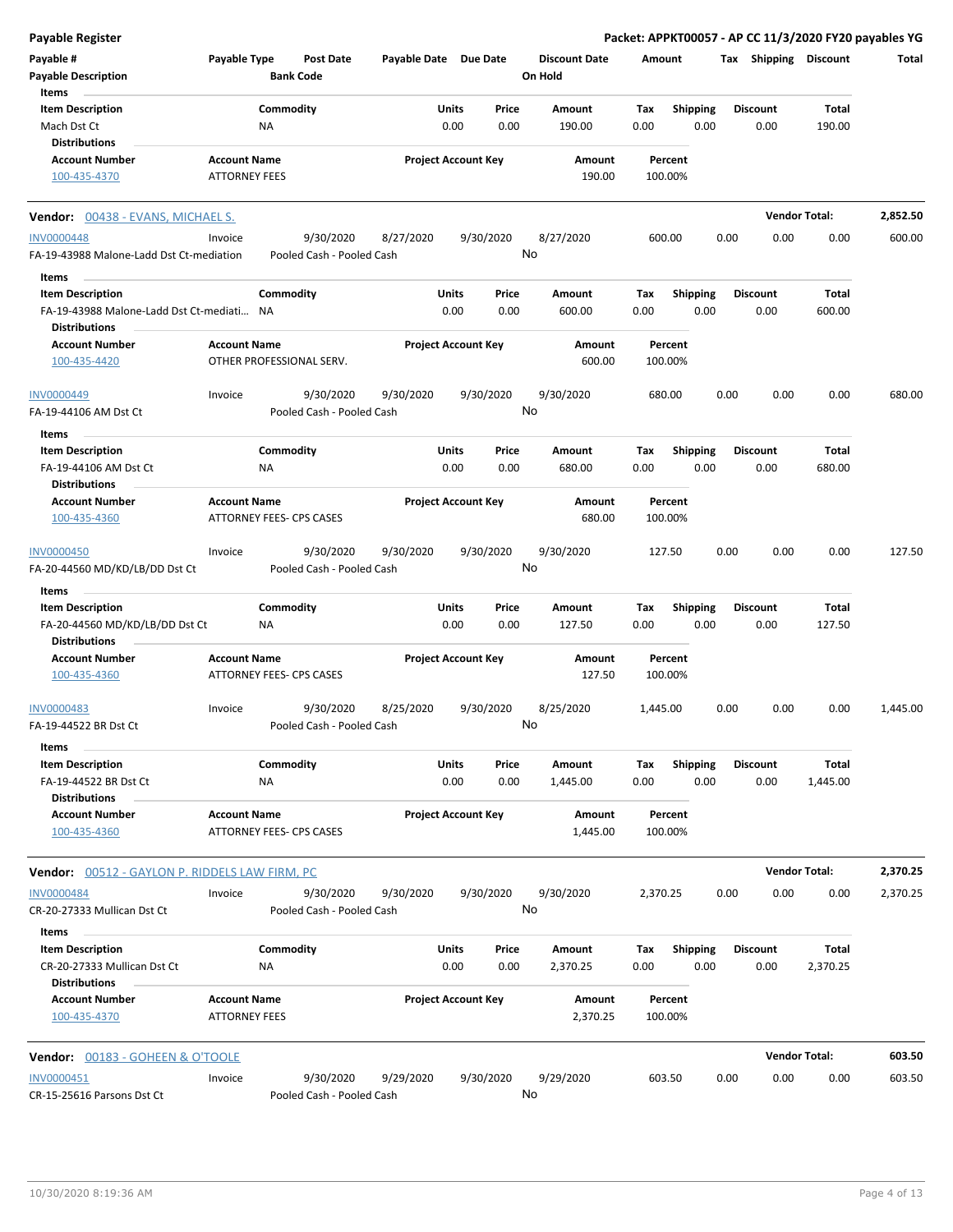| <b>Payable Register</b>                                  |                      |                                 |                       |                            |       |                                 |          |                 |      |                       | Packet: APPKT00057 - AP CC 11/3/2020 FY20 payables YG |          |
|----------------------------------------------------------|----------------------|---------------------------------|-----------------------|----------------------------|-------|---------------------------------|----------|-----------------|------|-----------------------|-------------------------------------------------------|----------|
| Payable #<br><b>Payable Description</b>                  | Payable Type         | Post Date<br><b>Bank Code</b>   | Payable Date Due Date |                            |       | <b>Discount Date</b><br>On Hold | Amount   |                 |      | Tax Shipping Discount |                                                       | Total    |
| Items                                                    |                      |                                 |                       |                            |       |                                 |          |                 |      |                       |                                                       |          |
| <b>Item Description</b>                                  |                      | Commodity                       |                       | Units                      | Price | <b>Amount</b>                   | Tax      | Shipping        |      | <b>Discount</b>       | <b>Total</b>                                          |          |
| CR-15-25616 Parsons Dst Ct<br><b>Distributions</b>       |                      | <b>NA</b>                       |                       | 0.00                       | 0.00  | 603.50                          | 0.00     | 0.00            |      | 0.00                  | 603.50                                                |          |
| <b>Account Number</b>                                    | <b>Account Name</b>  |                                 |                       | <b>Project Account Key</b> |       | Amount                          |          | Percent         |      |                       |                                                       |          |
| 100-435-4370                                             | <b>ATTORNEY FEES</b> |                                 |                       |                            |       | 603.50                          |          | 100.00%         |      |                       |                                                       |          |
| Vendor: 00128 - HART INTERCIVIC                          |                      |                                 |                       |                            |       |                                 |          |                 |      |                       | <b>Vendor Total:</b>                                  | 1,284.30 |
| 081370                                                   | Invoice              | 9/30/2020                       | 9/18/2020             | 9/30/2020                  |       | 9/18/2020                       | 1,208.45 |                 | 0.00 | 75.85                 | 0.00                                                  | 1,284.30 |
| #FAN-04689 Early voting kits                             |                      | Pooled Cash - Pooled Cash       |                       |                            |       | No                              |          |                 |      |                       |                                                       |          |
| Items                                                    |                      |                                 |                       |                            |       |                                 |          |                 |      |                       |                                                       |          |
| <b>Item Description</b>                                  |                      | Commodity                       |                       | Units                      | Price | Amount                          | Tax      | <b>Shipping</b> |      | <b>Discount</b>       | <b>Total</b>                                          |          |
| #FAN-04689 Early voting kits                             |                      | NA                              |                       | 0.00                       | 0.00  | 1,208.45                        | 0.00     | 75.85           |      | 0.00                  | 1,284.30                                              |          |
| <b>Distributions</b>                                     |                      |                                 |                       |                            |       |                                 |          |                 |      |                       |                                                       |          |
| <b>Account Number</b>                                    | <b>Account Name</b>  |                                 |                       | <b>Project Account Key</b> |       | Amount                          |          | Percent         |      |                       |                                                       |          |
| 100-404-3100                                             |                      | <b>ELECTION SUPPLIES</b>        |                       |                            |       | 1,284.30                        |          | 100.00%         |      |                       |                                                       |          |
| Vendor: 00010 - HOLLAND, JORDAN PLLC                     |                      |                                 |                       |                            |       |                                 |          |                 |      |                       | <b>Vendor Total:</b>                                  | 984.30   |
| <b>INV0000452</b>                                        | Invoice              | 9/30/2020                       | 9/30/2020             | 9/30/2020                  |       | 9/30/2020                       | 297.50   |                 | 0.00 | 0.00                  | 0.00                                                  | 297.50   |
| FA-20-44865 CG/MG/BJP/HTP Dst Ct                         |                      | Pooled Cash - Pooled Cash       |                       |                            |       | No                              |          |                 |      |                       |                                                       |          |
| Items                                                    |                      |                                 |                       |                            |       |                                 |          |                 |      |                       |                                                       |          |
| <b>Item Description</b>                                  |                      | Commodity                       |                       | Units                      | Price | Amount                          | Tax      | <b>Shipping</b> |      | <b>Discount</b>       | <b>Total</b>                                          |          |
| FA-20-44865 CG/MG/BJP/HTP Dst Ct<br><b>Distributions</b> |                      | ΝA                              |                       | 0.00                       | 0.00  | 297.50                          | 0.00     | 0.00            |      | 0.00                  | 297.50                                                |          |
| <b>Account Number</b>                                    | <b>Account Name</b>  |                                 |                       | <b>Project Account Key</b> |       | Amount                          |          | Percent         |      |                       |                                                       |          |
| 100-435-4360                                             |                      | ATTORNEY FEES- CPS CASES        |                       |                            |       | 297.50                          |          | 100.00%         |      |                       |                                                       |          |
| INV0000453                                               | Invoice              | 9/30/2020                       | 9/30/2020             | 9/30/2020                  |       | 9/30/2020                       | 369.75   |                 | 0.00 | 0.00                  | 0.00                                                  | 369.75   |
| FA20-44630 SAR Dst Ct                                    |                      | Pooled Cash - Pooled Cash       |                       |                            |       | No                              |          |                 |      |                       |                                                       |          |
| Items                                                    |                      |                                 |                       |                            |       |                                 |          |                 |      |                       |                                                       |          |
| <b>Item Description</b>                                  |                      | Commodity                       |                       | Units                      | Price | Amount                          | Tax      | <b>Shipping</b> |      | <b>Discount</b>       | Total                                                 |          |
| FA20-44630 SAR Dst Ct<br><b>Distributions</b>            |                      | <b>NA</b>                       |                       | 0.00                       | 0.00  | 369.75                          | 0.00     | 0.00            |      | 0.00                  | 369.75                                                |          |
| <b>Account Number</b>                                    | <b>Account Name</b>  |                                 |                       | <b>Project Account Key</b> |       | Amount                          |          | Percent         |      |                       |                                                       |          |
| 100-435-4360                                             |                      | <b>ATTORNEY FEES- CPS CASES</b> |                       |                            |       | 369.75                          |          | 100.00%         |      |                       |                                                       |          |
| INV0000485                                               | Invoice              | 9/30/2020                       | 9/30/2020             | 9/30/2020                  |       | 9/30/2020                       | 108.80   |                 | 0.00 | 0.00                  | 0.00                                                  | 108.80   |
| Cox Dst Ct                                               |                      | Pooled Cash - Pooled Cash       |                       |                            |       | No                              |          |                 |      |                       |                                                       |          |
|                                                          |                      |                                 |                       |                            |       |                                 |          |                 |      |                       |                                                       |          |
| Items<br><b>Item Description</b>                         |                      | Commodity                       |                       | Units                      | Price | Amount                          | Tax      | <b>Shipping</b> |      | <b>Discount</b>       | Total                                                 |          |
| Cox Dst Ct                                               |                      | <b>NA</b>                       |                       | 0.00                       | 0.00  | 108.80                          | 0.00     | 0.00            |      | 0.00                  | 108.80                                                |          |
| <b>Distributions</b>                                     |                      |                                 |                       |                            |       |                                 |          |                 |      |                       |                                                       |          |
| <b>Account Number</b>                                    | <b>Account Name</b>  |                                 |                       | <b>Project Account Key</b> |       | Amount                          |          | Percent         |      |                       |                                                       |          |
| 100-435-4370                                             | <b>ATTORNEY FEES</b> |                                 |                       |                            |       | 108.80                          |          | 100.00%         |      |                       |                                                       |          |
| INV0000486                                               | Invoice              | 9/30/2020                       | 9/30/2020             | 9/30/2020                  |       | 9/30/2020                       | 208.25   |                 | 0.00 | 0.00                  | 0.00                                                  | 208.25   |
| Dady Dst Ct                                              |                      | Pooled Cash - Pooled Cash       |                       |                            |       | No                              |          |                 |      |                       |                                                       |          |
| Items                                                    |                      |                                 |                       |                            |       |                                 |          |                 |      |                       |                                                       |          |
| <b>Item Description</b>                                  |                      | Commodity                       |                       | Units                      | Price | Amount                          | Tax      | <b>Shipping</b> |      | <b>Discount</b>       | Total                                                 |          |
| Dady Dst Ct<br><b>Distributions</b>                      |                      | <b>NA</b>                       |                       | 0.00                       | 0.00  | 208.25                          | 0.00     | 0.00            |      | 0.00                  | 208.25                                                |          |
| <b>Account Number</b>                                    | <b>Account Name</b>  |                                 |                       | <b>Project Account Key</b> |       | Amount                          |          | Percent         |      |                       |                                                       |          |
| 100-435-4370                                             | ATTORNEY FEES        |                                 |                       |                            |       | 208.25                          |          | 100.00%         |      |                       |                                                       |          |
| <b>Vendor:</b> VEN02144 - Hudson Site Control, LLC       |                      |                                 |                       |                            |       |                                 |          |                 |      |                       | <b>Vendor Total:</b>                                  | 7,500.00 |
| 9184                                                     | Invoice              | 9/30/2020                       | 9/25/2020             | 9/30/2020                  |       | 9/25/2020                       | 7,500.00 |                 | 0.00 | 0.00                  | 0.00                                                  | 7,500.00 |
| <b>CH Construction</b>                                   |                      | Pooled Cash - Pooled Cash       |                       |                            |       | No                              |          |                 |      |                       |                                                       |          |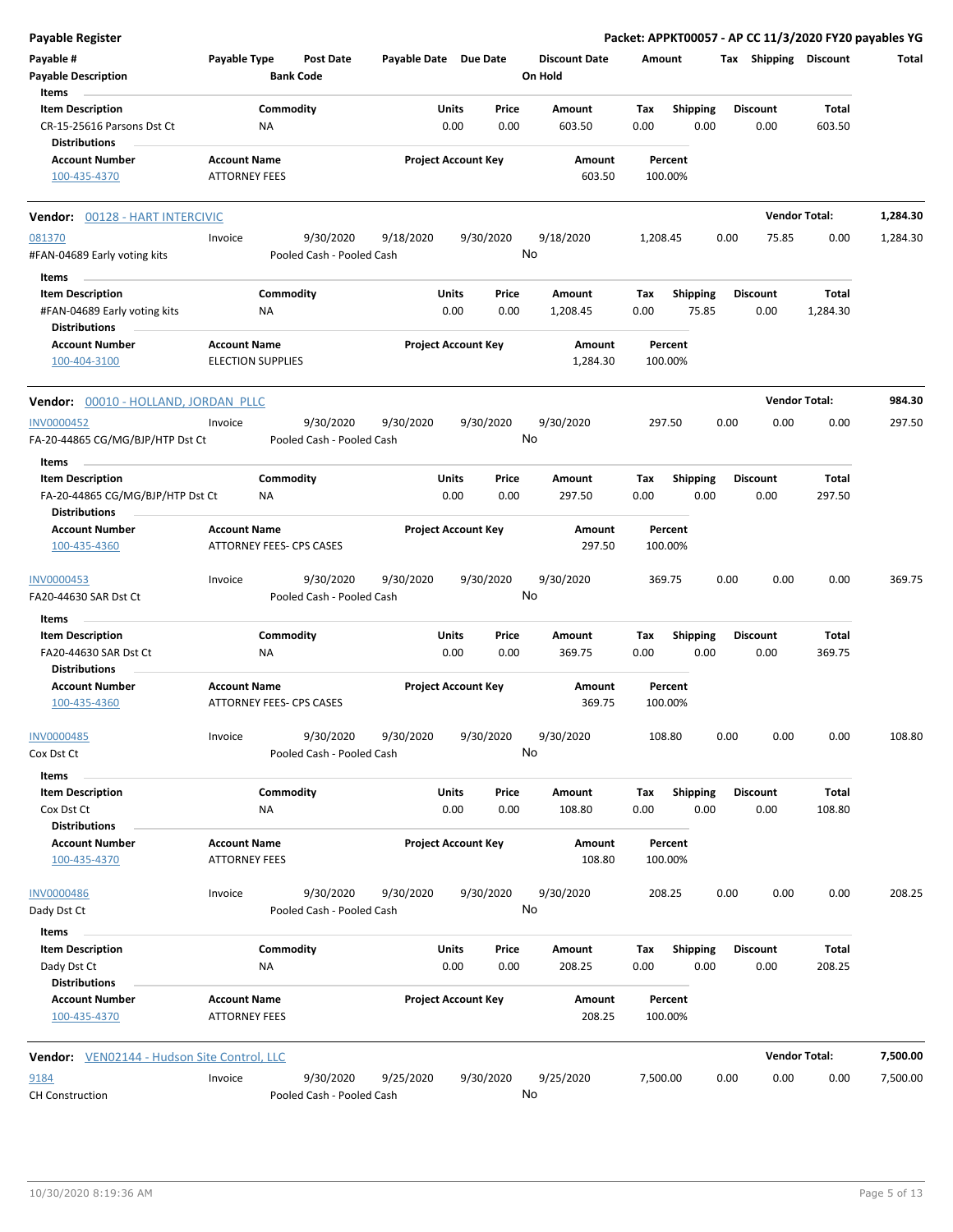| <b>Payable Register</b>                          |                          |                                        |                            |       |           |                      |          |                 |      |                       | Packet: APPKT00057 - AP CC 11/3/2020 FY20 payables YG |          |
|--------------------------------------------------|--------------------------|----------------------------------------|----------------------------|-------|-----------|----------------------|----------|-----------------|------|-----------------------|-------------------------------------------------------|----------|
| Payable #                                        | Payable Type             | <b>Post Date</b>                       | Payable Date Due Date      |       |           | <b>Discount Date</b> | Amount   |                 |      | Tax Shipping Discount |                                                       | Total    |
| <b>Payable Description</b>                       |                          | <b>Bank Code</b>                       |                            |       |           | On Hold              |          |                 |      |                       |                                                       |          |
| Items                                            |                          |                                        |                            |       |           |                      |          |                 |      |                       |                                                       |          |
| <b>Item Description</b>                          | Commodity                |                                        |                            | Units | Price     | Amount               | Tax      | <b>Shipping</b> |      | <b>Discount</b>       | Total                                                 |          |
| <b>CH Construction</b>                           | NA                       |                                        |                            | 0.00  | 0.00      | 7,500.00             | 0.00     | 0.00            |      | 0.00                  | 7,500.00                                              |          |
| <b>Distributions</b>                             |                          |                                        |                            |       |           |                      |          |                 |      |                       |                                                       |          |
| <b>Account Number</b>                            | <b>Account Name</b>      |                                        | <b>Project Account Key</b> |       |           | Amount               |          | Percent         |      |                       |                                                       |          |
| 680-668-1650                                     | CONSTRUCTION             |                                        |                            |       |           | 7,500.00             |          | 100.00%         |      |                       |                                                       |          |
|                                                  |                          |                                        |                            |       |           |                      |          |                 |      |                       |                                                       |          |
| Vendor: 00405 - IHS PHARMACY                     |                          |                                        |                            |       |           |                      |          |                 |      |                       | <b>Vendor Total:</b>                                  | 9,584.33 |
| 65826                                            | Credit Memo              | 9/30/2020                              | 8/12/2020                  |       | 8/12/2020 | 8/12/2020            |          | $-19.65$        | 0.00 | 0.00                  | 0.00                                                  | $-19.65$ |
| June 2020 Returned Prisoner Medications          |                          | Pooled Cash - Pooled Cash              |                            |       |           | No                   |          |                 |      |                       |                                                       |          |
| Items                                            |                          |                                        |                            |       |           |                      |          |                 |      |                       |                                                       |          |
| <b>Item Description</b>                          | Commodity                |                                        |                            | Units | Price     | Amount               | Tax      | <b>Shipping</b> |      | <b>Discount</b>       | Total                                                 |          |
| June 2020 Returned Prisoner Medications          | <b>NA</b>                |                                        |                            | 0.00  | 0.00      | $-19.65$             | 0.00     | 0.00            |      | 0.00                  | $-19.65$                                              |          |
| <b>Distributions</b>                             |                          |                                        |                            |       |           |                      |          |                 |      |                       |                                                       |          |
| <b>Account Number</b>                            | <b>Account Name</b>      |                                        | <b>Project Account Key</b> |       |           | Amount               |          | Percent         |      |                       |                                                       |          |
| 100-565-4050                                     | PRISONER MEDICAL         |                                        |                            |       |           | $-19.65$             |          | 100.00%         |      |                       |                                                       |          |
|                                                  |                          |                                        |                            |       |           |                      |          |                 |      |                       |                                                       |          |
| 65930                                            | Credit Memo              | 9/30/2020<br>Pooled Cash - Pooled Cash | 8/27/2020                  |       | 8/27/2020 | 8/27/2020<br>No      |          | $-77.59$        | 0.00 | 0.00                  | 0.00                                                  | $-77.59$ |
| July 2020 Returned Prisoner medications          |                          |                                        |                            |       |           |                      |          |                 |      |                       |                                                       |          |
| Items                                            |                          |                                        |                            |       |           |                      |          |                 |      |                       |                                                       |          |
| <b>Item Description</b>                          | Commodity                |                                        |                            | Units | Price     | Amount               | Tax      | <b>Shipping</b> |      | <b>Discount</b>       | Total                                                 |          |
| July 2020 Returned Prisoner medications          | ΝA                       |                                        |                            | 0.00  | 0.00      | $-77.59$             | 0.00     | 0.00            |      | 0.00                  | $-77.59$                                              |          |
| <b>Distributions</b>                             |                          |                                        |                            |       |           |                      |          |                 |      |                       |                                                       |          |
| <b>Account Number</b>                            | <b>Account Name</b>      |                                        | <b>Project Account Key</b> |       |           | Amount               |          | Percent         |      |                       |                                                       |          |
| 100-565-4050                                     | PRISONER MEDICAL         |                                        |                            |       |           | $-77.59$             |          | 100.00%         |      |                       |                                                       |          |
| 67074                                            | Invoice                  | 9/30/2020                              | 9/30/2020                  |       | 9/30/2020 | 9/30/2020            | 9,681.57 |                 | 0.00 | 0.00                  | 0.00                                                  | 9,681.57 |
| Sept 2020 Prisoner medications                   |                          | Pooled Cash - Pooled Cash              |                            |       |           | No                   |          |                 |      |                       |                                                       |          |
|                                                  |                          |                                        |                            |       |           |                      |          |                 |      |                       |                                                       |          |
| Items                                            |                          |                                        |                            |       |           |                      |          |                 |      |                       |                                                       |          |
| <b>Item Description</b>                          | Commodity                |                                        |                            | Units | Price     | Amount               | Tax      | Shipping        |      | <b>Discount</b>       | Total                                                 |          |
| Sept 2020 Prisoner medications                   | NA                       |                                        |                            | 0.00  | 0.00      | 9,681.57             | 0.00     | 0.00            |      | 0.00                  | 9,681.57                                              |          |
| <b>Distributions</b>                             |                          |                                        |                            |       |           |                      |          |                 |      |                       |                                                       |          |
| <b>Account Number</b>                            | <b>Account Name</b>      |                                        | <b>Project Account Key</b> |       |           | Amount               |          | Percent         |      |                       |                                                       |          |
| 100-565-4050                                     | PRISONER MEDICAL         |                                        |                            |       |           | 9,681.57             |          | 100.00%         |      |                       |                                                       |          |
| <b>Vendor:</b> 00397 - JESSICA MCDONALD & ASSOC. |                          |                                        |                            |       |           |                      |          |                 |      |                       | <b>Vendor Total:</b>                                  | 1,140.00 |
|                                                  |                          |                                        |                            |       |           |                      |          |                 | 0.00 |                       |                                                       |          |
| <b>INV0000454</b><br>FA-20-44820 Moutray Dst Ct  | Invoice                  | 9/30/2020<br>Pooled Cash - Pooled Cash | 9/28/2020                  |       | 9/30/2020 | 9/28/2020<br>No      |          | 510.00          |      | 0.00                  | 0.00                                                  | 510.00   |
|                                                  |                          |                                        |                            |       |           |                      |          |                 |      |                       |                                                       |          |
| Items                                            |                          |                                        |                            |       |           |                      |          |                 |      |                       |                                                       |          |
| <b>Item Description</b>                          | Commodity                |                                        |                            | Units | Price     | Amount               | Tax      | <b>Shipping</b> |      | <b>Discount</b>       | Total                                                 |          |
| FA-20-44820 Moutray Dst Ct                       | ΝA                       |                                        |                            | 0.00  | 0.00      | 510.00               | 0.00     | 0.00            |      | 0.00                  | 510.00                                                |          |
| <b>Distributions</b>                             |                          |                                        |                            |       |           |                      |          |                 |      |                       |                                                       |          |
| <b>Account Number</b>                            | <b>Account Name</b>      |                                        | <b>Project Account Key</b> |       |           | Amount               |          | Percent         |      |                       |                                                       |          |
| 100-435-4360                                     | ATTORNEY FEES- CPS CASES |                                        |                            |       |           | 510.00               |          | 100.00%         |      |                       |                                                       |          |
| <b>INV0000455</b>                                | Invoice                  | 9/30/2020                              | 9/30/2020                  |       | 9/30/2020 | 9/30/2020            |          | 230.00          | 0.00 | 0.00                  | 0.00                                                  | 230.00   |
| FA-20-44865 Grissom/Perdue Dst Ct                |                          | Pooled Cash - Pooled Cash              |                            |       |           | No                   |          |                 |      |                       |                                                       |          |
|                                                  |                          |                                        |                            |       |           |                      |          |                 |      |                       |                                                       |          |
| Items                                            |                          |                                        |                            |       |           |                      |          |                 |      |                       |                                                       |          |
| <b>Item Description</b>                          | Commodity                |                                        |                            | Units | Price     | Amount               | Tax      | <b>Shipping</b> |      | <b>Discount</b>       | Total                                                 |          |
| FA-20-44865 Grissom/Perdue Dst Ct                | NA                       |                                        |                            | 0.00  | 0.00      | 230.00               | 0.00     | 0.00            |      | 0.00                  | 230.00                                                |          |
| <b>Distributions</b>                             |                          |                                        |                            |       |           |                      |          |                 |      |                       |                                                       |          |
| <b>Account Number</b>                            | <b>Account Name</b>      |                                        | <b>Project Account Key</b> |       |           | Amount               |          | Percent         |      |                       |                                                       |          |
| 100-435-4360                                     | ATTORNEY FEES- CPS CASES |                                        |                            |       |           | 230.00               |          | 100.00%         |      |                       |                                                       |          |
| <b>INV0000456</b>                                | Invoice                  | 9/30/2020                              | 9/29/2020                  |       | 9/30/2020 | 9/29/2020            |          | 30.00           | 0.00 | 0.00                  | 0.00                                                  | 30.00    |
| FA-20-44899 JC Dst Ct                            |                          | Pooled Cash - Pooled Cash              |                            |       |           | No                   |          |                 |      |                       |                                                       |          |
|                                                  |                          |                                        |                            |       |           |                      |          |                 |      |                       |                                                       |          |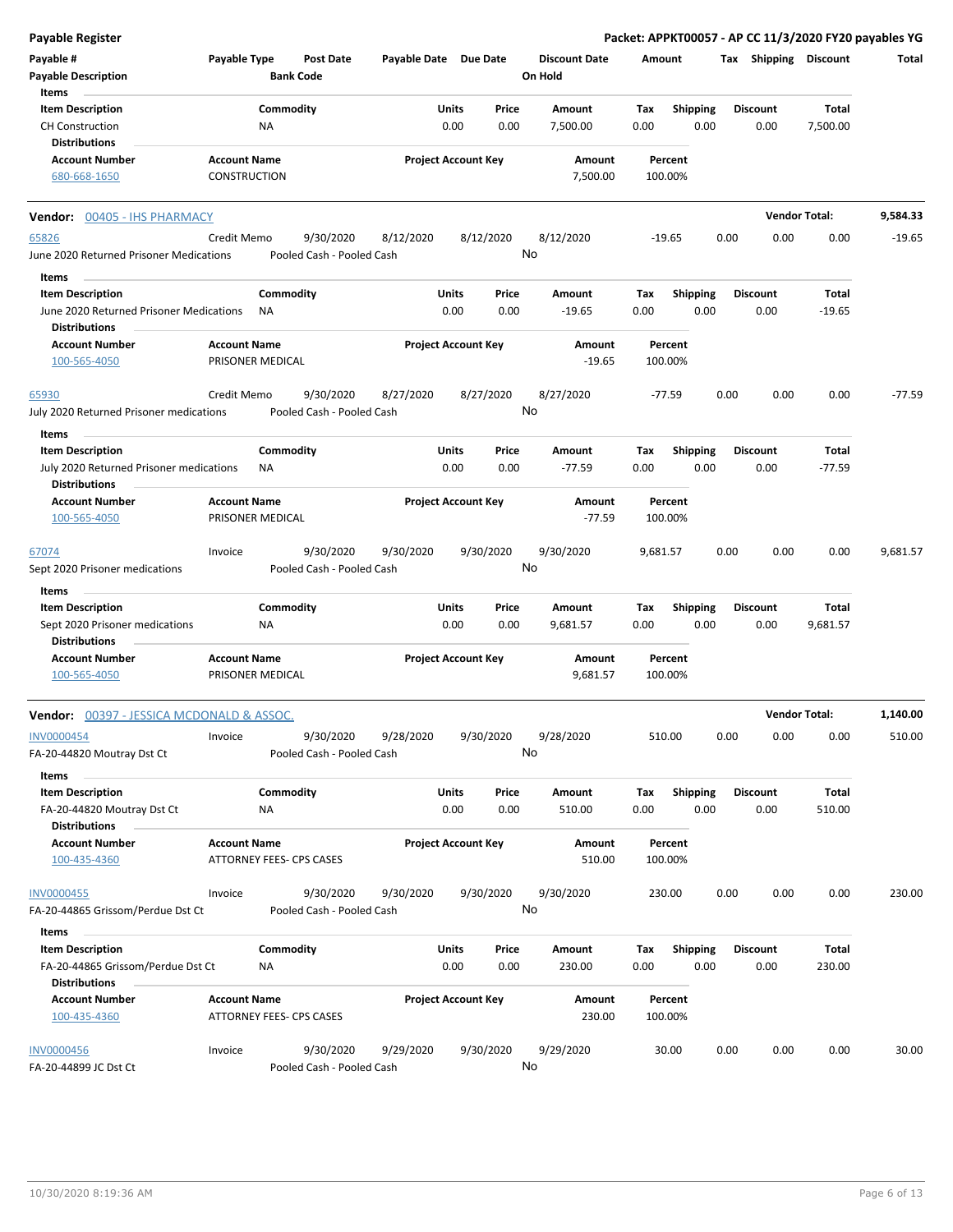**Payable Register Packet: APPKT00057 - AP CC 11/3/2020 FY20 payables YG**

| Payable #                                       | Payable Type                                    | <b>Post Date</b>                       | Payable Date Due Date |                            | <b>Discount Date</b> | Amount             |                 | Tax Shipping    | <b>Discount</b>      | Total    |
|-------------------------------------------------|-------------------------------------------------|----------------------------------------|-----------------------|----------------------------|----------------------|--------------------|-----------------|-----------------|----------------------|----------|
| <b>Payable Description</b><br>Items             |                                                 | <b>Bank Code</b>                       |                       |                            | On Hold              |                    |                 |                 |                      |          |
| <b>Item Description</b>                         |                                                 | Commodity                              |                       | Units<br>Price             | Amount               | Tax                | <b>Shipping</b> | <b>Discount</b> | Total                |          |
| FA-20-44899 JC Dst Ct<br><b>Distributions</b>   | NA                                              |                                        |                       | 0.00<br>0.00               | 30.00                | 0.00               | 0.00            | 0.00            | 30.00                |          |
| <b>Account Number</b>                           | <b>Account Name</b>                             |                                        |                       | <b>Project Account Key</b> | Amount               | Percent            |                 |                 |                      |          |
| 100-435-4360                                    | ATTORNEY FEES- CPS CASES                        |                                        |                       |                            | 30.00                | 100.00%            |                 |                 |                      |          |
| <b>INV0000457</b>                               | Invoice                                         | 9/30/2020                              | 9/30/2020             | 9/30/2020                  | 9/30/2020            | 90.00              |                 | 0.00<br>0.00    | 0.00                 | 90.00    |
| FA-19-44097 AM Dst Ct                           |                                                 | Pooled Cash - Pooled Cash              |                       |                            | No                   |                    |                 |                 |                      |          |
| Items                                           |                                                 |                                        |                       |                            |                      |                    |                 |                 |                      |          |
| <b>Item Description</b>                         |                                                 | Commodity                              |                       | Units<br>Price             | Amount               | Tax                | <b>Shipping</b> | <b>Discount</b> | Total                |          |
| FA-19-44097 AM Dst Ct                           | ΝA                                              |                                        |                       | 0.00<br>0.00               | 90.00                | 0.00               | 0.00            | 0.00            | 90.00                |          |
| <b>Distributions</b>                            |                                                 |                                        |                       |                            |                      |                    |                 |                 |                      |          |
| <b>Account Number</b>                           | <b>Account Name</b>                             |                                        |                       | <b>Project Account Key</b> | Amount               | Percent            |                 |                 |                      |          |
| 100-435-4360                                    | ATTORNEY FEES- CPS CASES                        |                                        |                       |                            | 90.00                | 100.00%            |                 |                 |                      |          |
| <b>INV0000458</b>                               | Invoice                                         | 9/30/2020                              | 9/22/2020             | 9/30/2020                  | 9/22/2020            | 210.00             |                 | 0.00<br>0.00    | 0.00                 | 210.00   |
| FA-19-44234 Flores Dst Ct                       |                                                 | Pooled Cash - Pooled Cash              |                       |                            | No                   |                    |                 |                 |                      |          |
| Items<br><b>Item Description</b>                |                                                 | Commodity                              |                       | Units<br>Price             | Amount               | Tax                | Shipping        | <b>Discount</b> | Total                |          |
| FA-19-44234 Flores Dst Ct                       | <b>NA</b>                                       |                                        |                       | 0.00<br>0.00               | 210.00               | 0.00               | 0.00            | 0.00            | 210.00               |          |
| <b>Distributions</b>                            |                                                 |                                        |                       |                            |                      |                    |                 |                 |                      |          |
| <b>Account Number</b>                           | <b>Account Name</b>                             |                                        |                       | <b>Project Account Key</b> | Amount               | Percent            |                 |                 |                      |          |
| 100-435-4360                                    | <b>ATTORNEY FEES- CPS CASES</b>                 |                                        |                       |                            | 210.00               | 100.00%            |                 |                 |                      |          |
| INV0000459                                      | Invoice                                         | 9/30/2020                              | 9/30/2020             | 9/30/2020                  | 9/30/2020            | 40.00              |                 | 0.00<br>0.00    | 0.00                 | 40.00    |
| FA-20-44571 CC Dst Ct                           |                                                 | Pooled Cash - Pooled Cash              |                       |                            | No                   |                    |                 |                 |                      |          |
| Items                                           |                                                 |                                        |                       |                            |                      |                    |                 |                 |                      |          |
| <b>Item Description</b>                         |                                                 | Commodity                              |                       | Units<br>Price             | Amount               | Tax                | <b>Shipping</b> | <b>Discount</b> | Total                |          |
| FA-20-44571 CC Dst Ct                           | ΝA                                              |                                        |                       | 0.00<br>0.00               | 40.00                | 0.00               | 0.00            | 0.00            | 40.00                |          |
| <b>Distributions</b>                            |                                                 |                                        |                       |                            |                      |                    |                 |                 |                      |          |
| <b>Account Number</b><br>100-435-4360           | <b>Account Name</b><br>ATTORNEY FEES- CPS CASES |                                        |                       | <b>Project Account Key</b> | Amount<br>40.00      | Percent<br>100.00% |                 |                 |                      |          |
| INV0000487                                      | Invoice                                         | 9/30/2020                              | 9/29/2020             | 9/30/2020                  | 9/29/2020            | 30.00              |                 | 0.00<br>0.00    | 0.00                 | 30.00    |
| FA-20-44915 Worthy/Earnhart Dst Ct              |                                                 | Pooled Cash - Pooled Cash              |                       |                            | No                   |                    |                 |                 |                      |          |
| Items                                           |                                                 |                                        |                       |                            |                      |                    |                 |                 |                      |          |
| <b>Item Description</b>                         |                                                 | Commodity                              |                       | Units<br>Price             | Amount               | Tax                | Shipping        | <b>Discount</b> | Total                |          |
| FA-20-44915 Worthy/Earnhart Dst Ct              | ΝA                                              |                                        |                       | 0.00<br>0.00               | 30.00                | 0.00               | 0.00            | 0.00            | 30.00                |          |
| <b>Distributions</b><br><b>Account Number</b>   | <b>Account Name</b>                             |                                        |                       | <b>Project Account Key</b> | Amount               | Percent            |                 |                 |                      |          |
| 100-435-4360                                    | ATTORNEY FEES- CPS CASES                        |                                        |                       |                            | 30.00                | 100.00%            |                 |                 |                      |          |
|                                                 |                                                 |                                        |                       |                            |                      |                    |                 |                 |                      |          |
| Vendor: 00337 - MIEARS, STEVEN R.               |                                                 |                                        |                       |                            |                      |                    |                 |                 | <b>Vendor Total:</b> | 6,425.00 |
| <b>INV0000460</b><br>FA19-44487 Anderton Dst Ct | Invoice                                         | 9/30/2020<br>Pooled Cash - Pooled Cash | 9/10/2020             | 9/30/2020                  | 9/10/2020<br>No      | 650.00             |                 | 0.00<br>0.00    | 0.00                 | 650.00   |
| Items                                           |                                                 |                                        |                       |                            |                      |                    |                 |                 |                      |          |
| <b>Item Description</b>                         |                                                 | Commodity                              |                       | Units<br>Price             | Amount               | Tax                | Shipping        | <b>Discount</b> | Total                |          |
| FA19-44487 Anderton Dst Ct                      | ΝA                                              |                                        |                       | 0.00<br>0.00               | 650.00               | 0.00               | 0.00            | 0.00            | 650.00               |          |
| <b>Distributions</b>                            |                                                 |                                        |                       |                            |                      |                    |                 |                 |                      |          |
| <b>Account Number</b>                           | <b>Account Name</b>                             |                                        |                       | <b>Project Account Key</b> | Amount               | Percent            |                 |                 |                      |          |
| 100-435-4360                                    | ATTORNEY FEES- CPS CASES                        |                                        |                       |                            | 650.00               | 100.00%            |                 |                 |                      |          |
| INV0000461                                      | Invoice                                         | 9/30/2020                              | 8/24/2020             | 9/30/2020                  | 8/24/2020            | 1,050.00           |                 | 0.00<br>0.00    | 0.00                 | 1,050.00 |
| FA-19-44435 Skrine Dst Ct                       |                                                 | Pooled Cash - Pooled Cash              |                       |                            | No                   |                    |                 |                 |                      |          |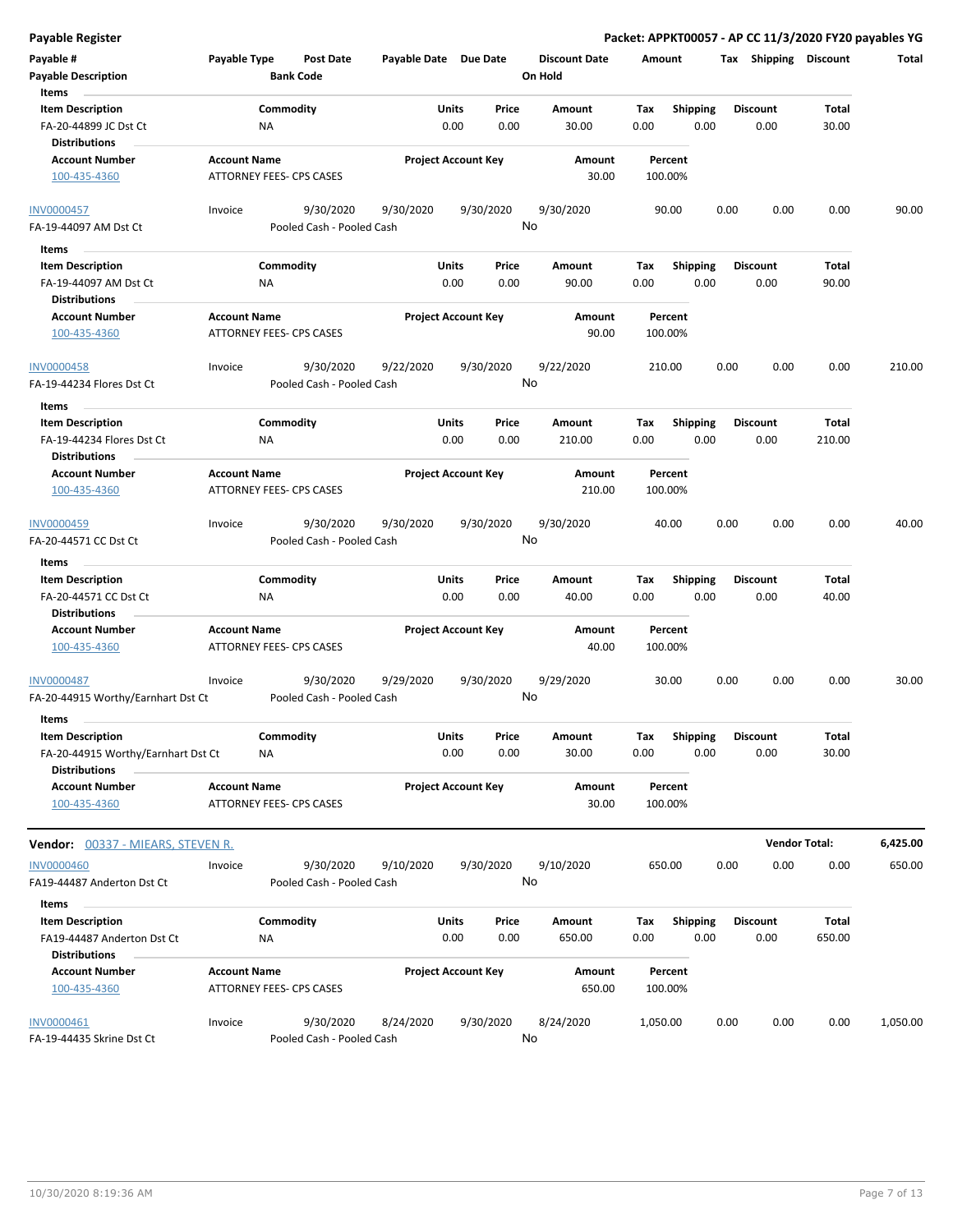| <b>Total</b> |                          | Tax Shipping Discount   |      |                         | Amount             | <b>Discount Date</b>      |               |                            | Payable Date Due Date | <b>Post Date</b>                       | Payable Type                                           | Payable #                                                                         |
|--------------|--------------------------|-------------------------|------|-------------------------|--------------------|---------------------------|---------------|----------------------------|-----------------------|----------------------------------------|--------------------------------------------------------|-----------------------------------------------------------------------------------|
|              |                          |                         |      |                         |                    | On Hold                   |               |                            |                       | <b>Bank Code</b>                       |                                                        | <b>Payable Description</b><br><b>Items</b>                                        |
|              | Total                    | <b>Discount</b>         |      | Shipping                | Tax                | Amount                    | Price         | Units                      |                       |                                        | Commodity                                              | <b>Item Description</b>                                                           |
|              | 1,050.00                 | 0.00                    |      | 0.00                    | 0.00               | 1,050.00                  | 0.00          | 0.00                       |                       |                                        | <b>NA</b>                                              | FA-19-44435 Skrine Dst Ct<br><b>Distributions</b>                                 |
|              |                          |                         |      |                         | Percent<br>100.00% | Amount<br>1,050.00        |               | <b>Project Account Key</b> |                       |                                        | <b>Account Name</b><br><b>ATTORNEY FEES- CPS CASES</b> | <b>Account Number</b><br>100-435-4360                                             |
| 1,650.00     | 0.00                     | 0.00                    | 0.00 |                         | 1,650.00           | 9/3/2020                  | 9/30/2020     |                            | 9/3/2020              | 9/30/2020                              | Invoice                                                | <b>INV0000462</b>                                                                 |
|              |                          |                         |      |                         |                    | No                        |               |                            |                       | Pooled Cash - Pooled Cash              |                                                        | FA-19-44431 Fletcher Dst Ct                                                       |
|              | <b>Total</b><br>1,650.00 | <b>Discount</b><br>0.00 |      | <b>Shipping</b><br>0.00 | Tax<br>0.00        | Amount<br>1,650.00        | Price<br>0.00 | <b>Units</b><br>0.00       |                       |                                        | Commodity<br><b>NA</b>                                 | Items<br><b>Item Description</b><br>FA-19-44431 Fletcher Dst Ct                   |
|              |                          |                         |      |                         | Percent<br>100.00% | <b>Amount</b><br>1,650.00 |               | <b>Project Account Key</b> |                       |                                        | <b>Account Name</b><br>ATTORNEY FEES- CPS CASES        | <b>Distributions</b><br><b>Account Number</b><br>100-435-4360                     |
| 1,325.00     | 0.00                     | 0.00                    | 0.00 |                         | 1,325.00           | 8/27/2020<br>No           | 9/30/2020     |                            | 8/27/2020             | 9/30/2020<br>Pooled Cash - Pooled Cash | Invoice                                                | <b>INV0000463</b><br>FA-17-43185 Fruen/McVey Dst Ct                               |
|              |                          |                         |      |                         |                    |                           |               |                            |                       |                                        |                                                        | <b>Items</b>                                                                      |
|              | Total<br>1,325.00        | <b>Discount</b><br>0.00 |      | <b>Shipping</b><br>0.00 | Tax<br>0.00        | Amount<br>1,325.00        | Price<br>0.00 | Units<br>0.00              |                       |                                        | Commodity<br><b>NA</b>                                 | <b>Item Description</b><br>FA-17-43185 Fruen/McVey Dst Ct<br><b>Distributions</b> |
|              |                          |                         |      |                         | Percent<br>100.00% | Amount<br>1,325.00        |               | <b>Project Account Key</b> |                       |                                        | <b>Account Name</b><br>ATTORNEY FEES- CPS CASES        | <b>Account Number</b><br>100-435-4360                                             |
| 300.00       | 0.00                     | 0.00                    | 0.00 |                         | 300.00             | 9/18/2020<br>No           | 9/30/2020     |                            | 9/18/2020             | 9/30/2020<br>Pooled Cash - Pooled Cash | Invoice                                                | <b>INV0000464</b><br>FA-19-44524 Lingelbach Dst Ct                                |
|              |                          |                         |      |                         |                    |                           |               |                            |                       |                                        |                                                        | Items                                                                             |
|              | <b>Total</b>             | <b>Discount</b>         |      | <b>Shipping</b>         | Tax                | <b>Amount</b>             | Price         | <b>Units</b>               |                       |                                        | Commodity                                              | <b>Item Description</b>                                                           |
|              | 300.00                   | 0.00                    |      | 0.00                    | 0.00               | 300.00                    | 0.00          | 0.00                       |                       |                                        | <b>NA</b>                                              | FA-19-44524 Lingelbach Dst Ct<br><b>Distributions</b>                             |
|              |                          |                         |      |                         | Percent            | <b>Amount</b>             |               | <b>Project Account Key</b> |                       |                                        | <b>Account Name</b>                                    | <b>Account Number</b>                                                             |
|              |                          |                         |      |                         | 100.00%            | 300.00                    |               |                            |                       |                                        | ATTORNEY FEES- CPS CASES                               | 100-435-4360                                                                      |
| 500.00       | 0.00                     | 0.00                    | 0.00 |                         | 500.00             | 9/25/2020<br>No           | 9/30/2020     |                            | 9/25/2020             | 9/30/2020<br>Pooled Cash - Pooled Cash | Invoice                                                | <b>INV0000488</b><br>FA-20-44588 Chambers Dst Ct                                  |

| <b>Item Description</b>      |                     | Commodity                 |           | Price<br><b>Units</b>      | Amount    | Тах    | <b>Shipping</b> | <b>Discount</b> | <b>Total</b> |        |
|------------------------------|---------------------|---------------------------|-----------|----------------------------|-----------|--------|-----------------|-----------------|--------------|--------|
| FA-20-44588 Chambers Dst Ct  | <b>NA</b>           |                           |           | 0.00<br>0.00               | 500.00    | 0.00   | 0.00            | 0.00            | 500.00       |        |
| <b>Distributions</b>         |                     |                           |           |                            |           |        |                 |                 |              |        |
| <b>Account Number</b>        | <b>Account Name</b> |                           |           | <b>Project Account Key</b> | Amount    |        | Percent         |                 |              |        |
| 100-435-4360                 |                     | ATTORNEY FEES- CPS CASES  |           |                            | 500.00    |        | 100.00%         |                 |              |        |
| <b>INV0000495</b>            | Invoice             | 9/30/2020                 | 9/17/2020 | 9/30/2020                  | 9/17/2020 | 950.00 |                 | 0.00<br>0.00    | 0.00         | 950.00 |
| FA-20-44888 VanHooser Dst Ct |                     | Pooled Cash - Pooled Cash |           |                            | No        |        |                 |                 |              |        |
| <b>Items</b>                 |                     |                           |           |                            |           |        |                 |                 |              |        |
| <b>Item Description</b>      |                     | Commoditv                 |           | Price<br>Units             | Amount    | Tax    | <b>Shipping</b> | <b>Discount</b> | Total        |        |

| FA-20-44888 VanHooser Dst Ct<br><b>Distributions</b> |                     | <b>NA</b>                 |           | 0.00                       | 0.00 | 950.00           | 0.00               | 0.00 | 0.00                 | 950.00 |        |
|------------------------------------------------------|---------------------|---------------------------|-----------|----------------------------|------|------------------|--------------------|------|----------------------|--------|--------|
| <b>Account Number</b><br>100-435-4360                | <b>Account Name</b> | ATTORNEY FEES- CPS CASES  |           | <b>Project Account Key</b> |      | Amount<br>950.00 | Percent<br>100.00% |      |                      |        |        |
| 00589 - PERKINS, J. DANIEL<br>Vendor:                |                     |                           |           |                            |      |                  |                    |      | <b>Vendor Total:</b> |        | 315.00 |
| INV0000491                                           | Invoice             | 9/30/2020                 | 9/19/2020 | 9/30/2020                  |      | 9/19/2020        | 315.00             | 0.00 | 0.00                 | 0.00   | 315.00 |
| FA-20-44709 AR/AC Dst Ct                             |                     | Pooled Cash - Pooled Cash |           |                            | No   |                  |                    |      |                      |        |        |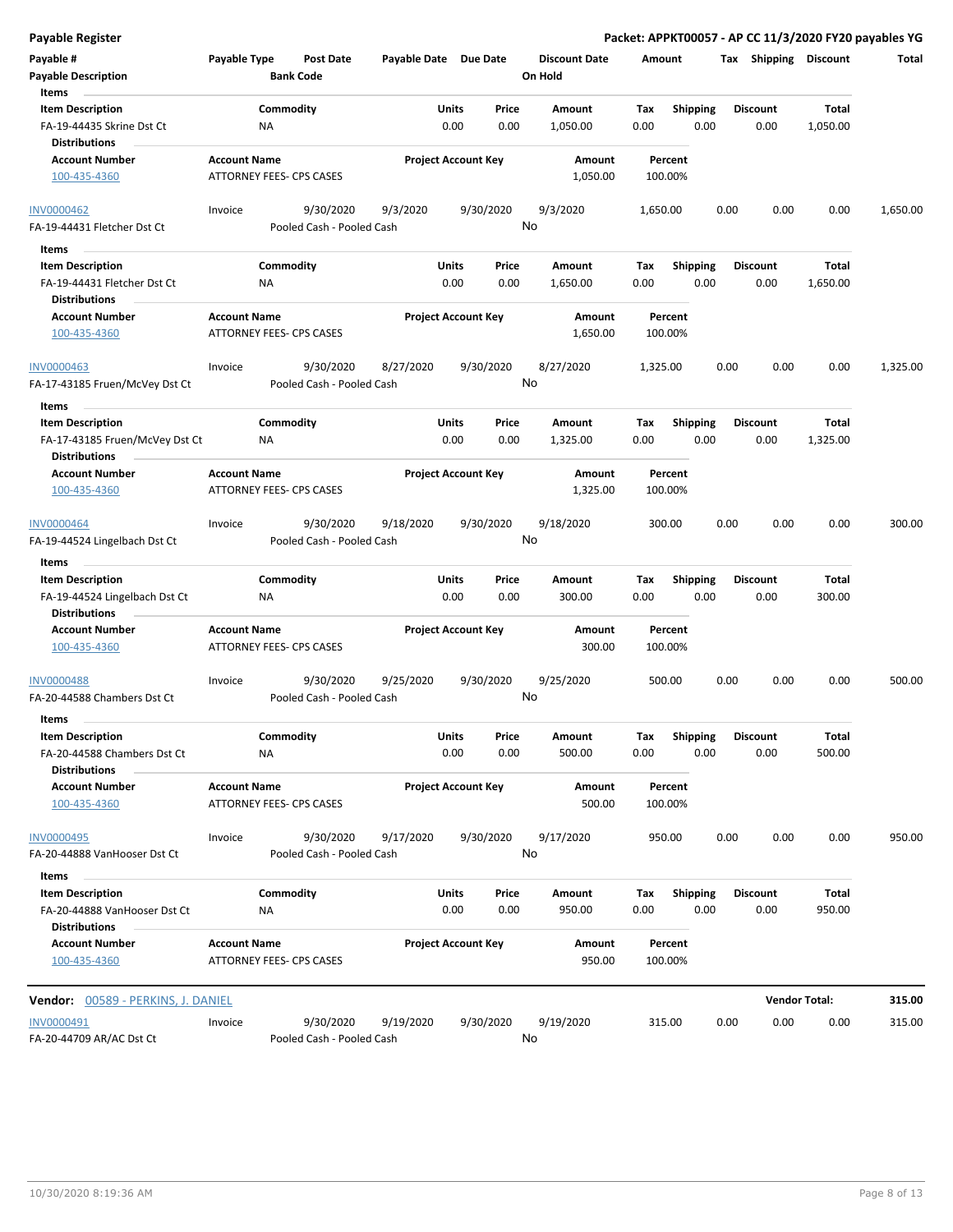| Payable Register                                                                      |                     |                                        |                       |                            |               |                                 |             |                         |      |                         | Packet: APPKT00057 - AP CC 11/3/2020 FY20 payables YG |          |
|---------------------------------------------------------------------------------------|---------------------|----------------------------------------|-----------------------|----------------------------|---------------|---------------------------------|-------------|-------------------------|------|-------------------------|-------------------------------------------------------|----------|
| Payable #<br><b>Payable Description</b>                                               | Payable Type        | <b>Post Date</b><br><b>Bank Code</b>   | Payable Date Due Date |                            |               | <b>Discount Date</b><br>On Hold | Amount      |                         |      | Tax Shipping Discount   |                                                       | Total    |
| Items<br><b>Item Description</b><br>FA-20-44709 AR/AC Dst Ct                          | ΝA                  | Commodity                              |                       | Units<br>0.00              | Price<br>0.00 | Amount<br>315.00                | Tax<br>0.00 | <b>Shipping</b><br>0.00 |      | <b>Discount</b><br>0.00 | Total<br>315.00                                       |          |
| <b>Distributions</b><br><b>Account Number</b><br>100-435-4360                         | <b>Account Name</b> | ATTORNEY FEES- CPS CASES               |                       | <b>Project Account Key</b> |               | Amount<br>315.00                | 100.00%     | Percent                 |      |                         |                                                       |          |
| Vendor: 00801 - SOLOMON, AMANDA                                                       |                     |                                        |                       |                            |               |                                 |             |                         |      |                         | <b>Vendor Total:</b>                                  | 5,215.50 |
| <b>INV0000465</b><br>FA-20-44800 Walker Dst Ct                                        | Invoice             | 9/30/2020<br>Pooled Cash - Pooled Cash | 9/29/2020             | 9/30/2020                  | No            | 9/29/2020                       | 570.00      |                         | 0.00 | 0.00                    | 0.00                                                  | 570.00   |
| Items                                                                                 |                     |                                        |                       |                            |               |                                 |             |                         |      |                         |                                                       |          |
| <b>Item Description</b><br>FA-20-44800 Walker Dst Ct<br><b>Distributions</b>          | ΝA                  | Commodity                              |                       | Units<br>0.00              | Price<br>0.00 | Amount<br>570.00                | Tax<br>0.00 | <b>Shipping</b><br>0.00 |      | <b>Discount</b><br>0.00 | Total<br>570.00                                       |          |
| <b>Account Number</b><br>100-435-4360                                                 | <b>Account Name</b> | <b>ATTORNEY FEES- CPS CASES</b>        |                       | <b>Project Account Key</b> |               | Amount<br>570.00                | 100.00%     | Percent                 |      |                         |                                                       |          |
| <b>INV0000466</b><br>FA-20-44842 Gatlin Dst Ct                                        | Invoice             | 9/30/2020<br>Pooled Cash - Pooled Cash | 9/28/2020             | 9/30/2020                  | No            | 9/28/2020                       | 940.50      |                         | 0.00 | 0.00                    | 0.00                                                  | 940.50   |
| Items<br><b>Item Description</b><br>FA-20-44842 Gatlin Dst Ct<br><b>Distributions</b> | ΝA                  | Commodity                              |                       | Units<br>0.00              | Price<br>0.00 | Amount<br>940.50                | Tax<br>0.00 | <b>Shipping</b><br>0.00 |      | <b>Discount</b><br>0.00 | Total<br>940.50                                       |          |
| <b>Account Number</b><br>100-435-4360                                                 | <b>Account Name</b> | ATTORNEY FEES- CPS CASES               |                       | <b>Project Account Key</b> |               | Amount<br>940.50                |             | Percent<br>100.00%      |      |                         |                                                       |          |
| INV0000467<br>FA-20-44571 CC Dst Ct                                                   | Invoice             | 9/30/2020<br>Pooled Cash - Pooled Cash | 9/25/2020             | 9/30/2020                  |               | 9/25/2020<br>No                 | 532.00      |                         | 0.00 | 0.00                    | 0.00                                                  | 532.00   |
| Items                                                                                 |                     | Commodity                              |                       | Units                      |               |                                 | Tax         |                         |      |                         | <b>Total</b>                                          |          |
| <b>Item Description</b><br>FA-20-44571 CC Dst Ct<br><b>Distributions</b>              | ΝA                  |                                        |                       | 0.00                       | Price<br>0.00 | Amount<br>532.00                | 0.00        | <b>Shipping</b><br>0.00 |      | <b>Discount</b><br>0.00 | 532.00                                                |          |
| <b>Account Number</b><br>100-435-4360                                                 | <b>Account Name</b> | ATTORNEY FEES- CPS CASES               |                       | <b>Project Account Key</b> |               | Amount<br>532.00                | 100.00%     | Percent                 |      |                         |                                                       |          |
| INV0000468<br>FA-20-44899 JC Dst Ct                                                   | Invoice             | 9/30/2020<br>Pooled Cash - Pooled Cash | 9/28/2020             | 9/30/2020                  | No            | 9/28/2020                       | 266.00      |                         | 0.00 | 0.00                    | 0.00                                                  | 266.00   |
| Items<br><b>Item Description</b><br>FA-20-44899 JC Dst Ct                             | ΝA                  | Commodity                              |                       | <b>Units</b><br>0.00       | Price<br>0.00 | Amount<br>266.00                | Tax<br>0.00 | <b>Shipping</b><br>0.00 |      | <b>Discount</b><br>0.00 | Total<br>266.00                                       |          |
| <b>Distributions</b><br><b>Account Number</b><br>100-435-4360                         | <b>Account Name</b> | ATTORNEY FEES- CPS CASES               |                       | <b>Project Account Key</b> |               | Amount<br>266.00                | 100.00%     | Percent                 |      |                         |                                                       |          |
| <b>INV0000469</b><br>FA-20-44740 Reynolds Dst Ct                                      | Invoice             | 9/30/2020<br>Pooled Cash - Pooled Cash | 9/20/2020             | 9/30/2020                  | No            | 9/20/2020                       | 332.50      |                         | 0.00 | 0.00                    | 0.00                                                  | 332.50   |
| Items                                                                                 |                     |                                        |                       |                            |               |                                 |             |                         |      |                         |                                                       |          |
| <b>Item Description</b><br>FA-20-44740 Reynolds Dst Ct<br><b>Distributions</b>        | ΝA                  | Commodity                              |                       | Units<br>0.00              | Price<br>0.00 | Amount<br>332.50                | Tax<br>0.00 | <b>Shipping</b><br>0.00 |      | <b>Discount</b><br>0.00 | Total<br>332.50                                       |          |
| <b>Account Number</b><br>100-435-4360                                                 | <b>Account Name</b> | ATTORNEY FEES- CPS CASES               |                       | <b>Project Account Key</b> |               | Amount<br>332.50                | 100.00%     | Percent                 |      |                         |                                                       |          |
| <b>INV0000470</b><br>FA-20-44580 Otis Dst Ct                                          | Invoice             | 9/30/2020<br>Pooled Cash - Pooled Cash | 9/28/2020             | 9/30/2020                  |               | 9/28/2020<br>No                 | 408.50      |                         | 0.00 | 0.00                    | 0.00                                                  | 408.50   |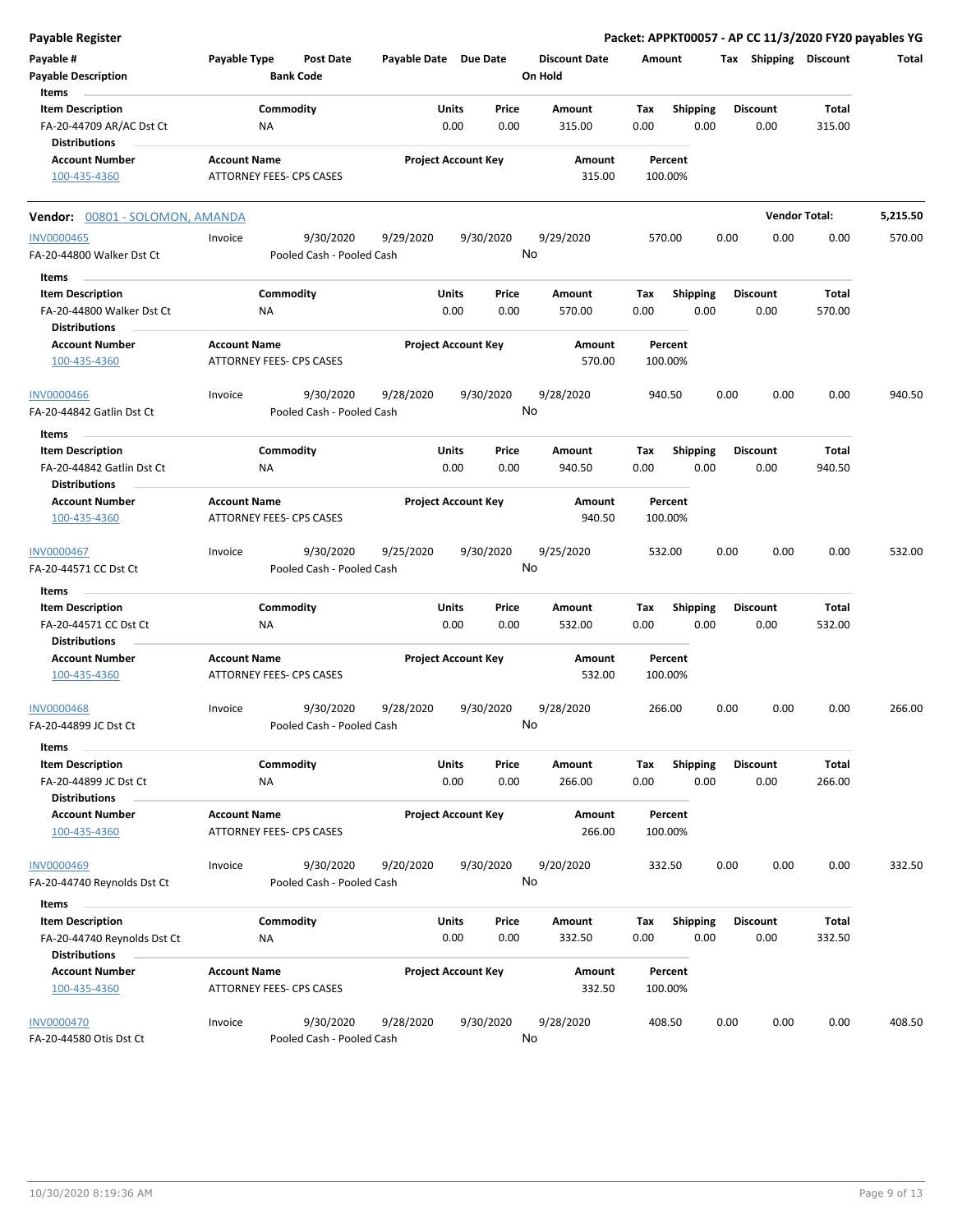| Payable Register                                                              |                     |                                 |                                        |                       |                            |                 |                                 |             |                         |      |                         | Packet: APPKT00057 - AP CC 11/3/2020 FY20 payables YG |          |
|-------------------------------------------------------------------------------|---------------------|---------------------------------|----------------------------------------|-----------------------|----------------------------|-----------------|---------------------------------|-------------|-------------------------|------|-------------------------|-------------------------------------------------------|----------|
| Payable #<br><b>Payable Description</b>                                       | Payable Type        | <b>Bank Code</b>                | <b>Post Date</b>                       | Payable Date Due Date |                            |                 | <b>Discount Date</b><br>On Hold | Amount      |                         |      | Tax Shipping Discount   |                                                       | Total    |
| Items                                                                         |                     |                                 |                                        |                       |                            |                 |                                 |             |                         |      |                         |                                                       |          |
| <b>Item Description</b><br>FA-20-44580 Otis Dst Ct                            |                     | Commodity<br>ΝA                 |                                        |                       | Units<br>0.00              | Price<br>0.00   | Amount<br>408.50                | Tax<br>0.00 | Shipping<br>0.00        |      | <b>Discount</b><br>0.00 | Total<br>408.50                                       |          |
| <b>Distributions</b>                                                          |                     |                                 |                                        |                       |                            |                 |                                 |             |                         |      |                         |                                                       |          |
| <b>Account Number</b><br>100-435-4360                                         | <b>Account Name</b> | ATTORNEY FEES- CPS CASES        |                                        |                       | <b>Project Account Key</b> |                 | Amount<br>408.50                |             | Percent<br>100.00%      |      |                         |                                                       |          |
| INV0000471<br>FA-19-44435 Skrine Greene Dst Ct                                | Invoice             |                                 | 9/30/2020<br>Pooled Cash - Pooled Cash | 9/16/2020             |                            | 9/30/2020<br>No | 9/16/2020                       |             | 294.50                  | 0.00 | 0.00                    | 0.00                                                  | 294.50   |
| Items                                                                         |                     |                                 |                                        |                       |                            |                 |                                 |             |                         |      |                         |                                                       |          |
| <b>Item Description</b>                                                       |                     | Commodity                       |                                        |                       | Units                      | Price           | Amount                          | Tax         | Shipping                |      | <b>Discount</b>         | Total                                                 |          |
| FA-19-44435 Skrine Greene Dst Ct<br><b>Distributions</b>                      |                     | ΝA                              |                                        |                       | 0.00                       | 0.00            | 294.50                          | 0.00        | 0.00                    |      | 0.00                    | 294.50                                                |          |
| <b>Account Number</b><br>100-435-4360                                         | <b>Account Name</b> | <b>ATTORNEY FEES- CPS CASES</b> |                                        |                       | <b>Project Account Key</b> |                 | Amount<br>294.50                |             | Percent<br>100.00%      |      |                         |                                                       |          |
| <b>INV0000489</b><br>FA-20-44560 Dunning Dst Ct                               | Invoice             |                                 | 9/30/2020<br>Pooled Cash - Pooled Cash | 9/30/2020             |                            | 9/30/2020<br>No | 9/30/2020                       |             | 399.00                  | 0.00 | 0.00                    | 0.00                                                  | 399.00   |
| Items                                                                         |                     |                                 |                                        |                       |                            |                 |                                 |             |                         |      |                         |                                                       |          |
| <b>Item Description</b><br>FA-20-44560 Dunning Dst Ct<br><b>Distributions</b> |                     | Commodity<br>ΝA                 |                                        |                       | Units<br>0.00              | Price<br>0.00   | Amount<br>399.00                | Tax<br>0.00 | <b>Shipping</b><br>0.00 |      | <b>Discount</b><br>0.00 | Total<br>399.00                                       |          |
| <b>Account Number</b>                                                         | <b>Account Name</b> |                                 |                                        |                       | <b>Project Account Key</b> |                 | Amount                          |             | Percent                 |      |                         |                                                       |          |
| 100-435-4360                                                                  |                     | ATTORNEY FEES- CPS CASES        |                                        |                       |                            |                 | 399.00                          |             | 100.00%                 |      |                         |                                                       |          |
| INV0000490<br>FA-20-44865 Perdue Dst Ct                                       | Invoice             |                                 | 9/30/2020<br>Pooled Cash - Pooled Cash | 9/30/2020             |                            | 9/30/2020<br>No | 9/30/2020                       |             | 351.50                  | 0.00 | 0.00                    | 0.00                                                  | 351.50   |
| Items                                                                         |                     |                                 |                                        |                       |                            |                 |                                 |             |                         |      |                         |                                                       |          |
| <b>Item Description</b><br>FA-20-44865 Perdue Dst Ct<br><b>Distributions</b>  |                     | Commodity<br><b>NA</b>          |                                        |                       | <b>Units</b><br>0.00       | Price<br>0.00   | Amount<br>351.50                | Tax<br>0.00 | <b>Shipping</b><br>0.00 |      | <b>Discount</b><br>0.00 | Total<br>351.50                                       |          |
| <b>Account Number</b><br>100-435-4360                                         | <b>Account Name</b> | ATTORNEY FEES- CPS CASES        |                                        |                       | <b>Project Account Key</b> |                 | Amount<br>351.50                |             | Percent<br>100.00%      |      |                         |                                                       |          |
| INV0000494<br>FA-19-44312 Wilmoth Dst Ct                                      | Invoice             |                                 | 9/30/2020<br>Pooled Cash - Pooled Cash | 7/31/2020             |                            | 9/30/2020<br>No | 7/31/2020                       | 1,121.00    |                         | 0.00 | 0.00                    | 0.00                                                  | 1,121.00 |
| Items                                                                         |                     |                                 |                                        |                       |                            |                 |                                 |             |                         |      |                         |                                                       |          |
| <b>Item Description</b><br>FA-19-44312 Wilmoth Dst Ct                         |                     | Commodity<br>ΝA                 |                                        |                       | Units<br>0.00              | Price<br>0.00   | Amount<br>1,121.00              | Tax<br>0.00 | Shipping<br>0.00        |      | <b>Discount</b><br>0.00 | Total<br>1,121.00                                     |          |
| <b>Distributions</b><br><b>Account Number</b>                                 | <b>Account Name</b> |                                 |                                        |                       | <b>Project Account Key</b> |                 | Amount                          |             | Percent                 |      |                         |                                                       |          |
| 100-435-4360                                                                  |                     | ATTORNEY FEES- CPS CASES        |                                        |                       |                            |                 | 1,121.00                        |             | 100.00%                 |      |                         |                                                       |          |
| Vendor:<br>00265 - TEXHOMA LIMESTONE, INC.                                    |                     |                                 |                                        |                       |                            |                 |                                 |             |                         |      | <b>Vendor Total:</b>    |                                                       | 872.03   |
| 8115-1                                                                        | Invoice             |                                 | 9/30/2020                              | 10/5/2020             |                            | 10/5/2020       | 10/5/2020                       |             | 872.03                  | 0.00 | 0.00                    | 0.00                                                  | 872.03   |
| 9/30/2020 Rock & Gravel-hauling Pct 2<br>Items                                |                     |                                 | Pooled Cash - Pooled Cash              |                       |                            | No              |                                 |             |                         |      |                         |                                                       |          |
| <b>Item Description</b>                                                       |                     | Commodity                       |                                        |                       | Units                      | Price           | Amount                          | Tax         | <b>Shipping</b>         |      | <b>Discount</b>         | <b>Total</b>                                          |          |
| 9/30/2020 Rock & Gravel-hauling Pct 2<br><b>Distributions</b>                 |                     | ΝA                              |                                        |                       | 0.00                       | 0.00            | 872.03                          | 0.00        | 0.00                    |      | 0.00                    | 872.03                                                |          |
| <b>Account Number</b><br>220-622-3410                                         | <b>Account Name</b> | R&B MAT. ROCK & GRAVEL          |                                        |                       | <b>Project Account Key</b> |                 | Amount<br>872.03                |             | Percent<br>100.00%      |      |                         |                                                       |          |
| Vendor: 00225 - VICE, TERRY                                                   |                     |                                 |                                        |                       |                            |                 |                                 |             |                         |      | <b>Vendor Total:</b>    |                                                       | 1,500.00 |
| <b>INV0000444</b><br>1/14-2/28/20 Morel - Brese-Lebron attny                  | Invoice             |                                 | 9/30/2020<br>Pooled Cash - Pooled Cash | 2/28/2020             |                            | 9/30/2020<br>No | 2/28/2020                       |             | 750.00                  | 0.00 | 0.00                    | 0.00                                                  | 750.00   |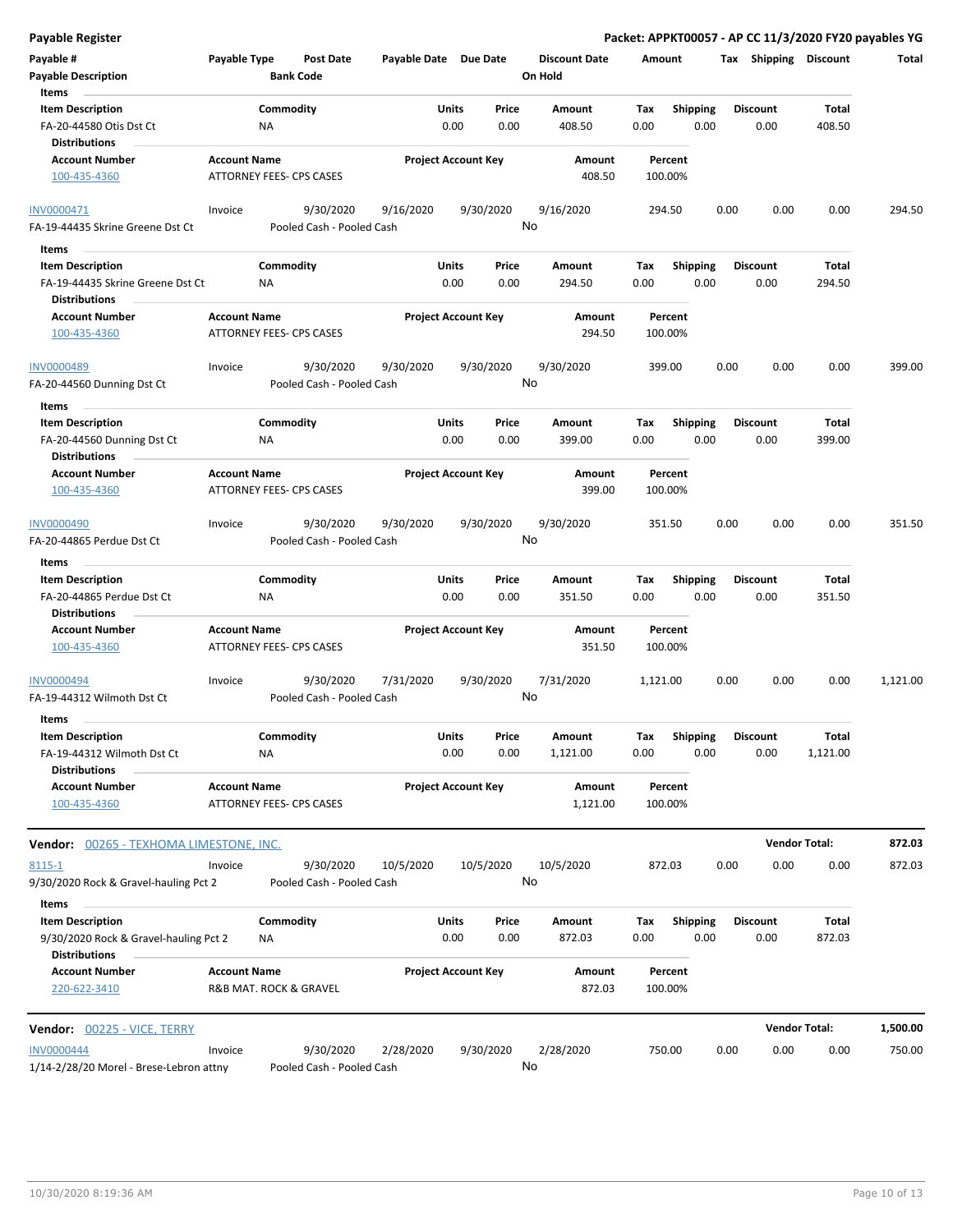|  | <b>Payable Register</b> |
|--|-------------------------|
|  |                         |

**Payable Register Packet: APPKT00057 - AP CC 11/3/2020 FY20 payables YG**

| Payable #<br><b>Payable Description</b>                         | Payable Type        | Post Date<br><b>Bank Code</b> | Payable Date | Due Date                   | <b>Discount Date</b><br>On Hold | Amount |                    | Shipping<br>Тах | Discount | Total  |
|-----------------------------------------------------------------|---------------------|-------------------------------|--------------|----------------------------|---------------------------------|--------|--------------------|-----------------|----------|--------|
| Items                                                           |                     |                               |              |                            |                                 |        |                    |                 |          |        |
| <b>Item Description</b>                                         |                     | Commodity                     |              | Price<br><b>Units</b>      | Amount                          | Tax    | <b>Shipping</b>    | <b>Discount</b> | Total    |        |
| 1/14-2/28/20 Morel - Brese-Lebron attny<br><b>Distributions</b> |                     | <b>NA</b>                     |              | 0.00<br>0.00               | 750.00                          | 0.00   | 0.00               | 0.00            | 750.00   |        |
| <b>Account Number</b><br>100-435-4390                           | <b>Account Name</b> | <b>INVESTIGATOR EXPENSE</b>   |              | <b>Project Account Key</b> | Amount<br>750.00                |        | Percent<br>100.00% |                 |          |        |
| INV0000445                                                      | Invoice             | 9/30/2020                     | 7/27/2020    | 9/30/2020                  | 7/27/2020                       |        | 750.00             | 0.00<br>0.00    | 0.00     | 750.00 |
| 4/29-7/27/20 Boyer - Brese-Lebron attny                         |                     | Pooled Cash - Pooled Cash     |              |                            | No                              |        |                    |                 |          |        |
| Items                                                           |                     |                               |              |                            |                                 |        |                    |                 |          |        |
| <b>Item Description</b>                                         |                     | Commodity                     |              | Price<br>Units             | Amount                          | Tax    | <b>Shipping</b>    | <b>Discount</b> | Total    |        |
| 4/29-7/27/20 Boyer - Brese-Lebron attny<br><b>Distributions</b> |                     | <b>NA</b>                     |              | 0.00<br>0.00               | 750.00                          | 0.00   | 0.00               | 0.00            | 750.00   |        |
| <b>Account Number</b>                                           | <b>Account Name</b> |                               |              | <b>Project Account Key</b> | Amount                          |        | Percent            |                 |          |        |
| 100-435-4390                                                    |                     | <b>INVESTIGATOR EXPENSE</b>   |              |                            | 750.00                          |        | 100.00%            |                 |          |        |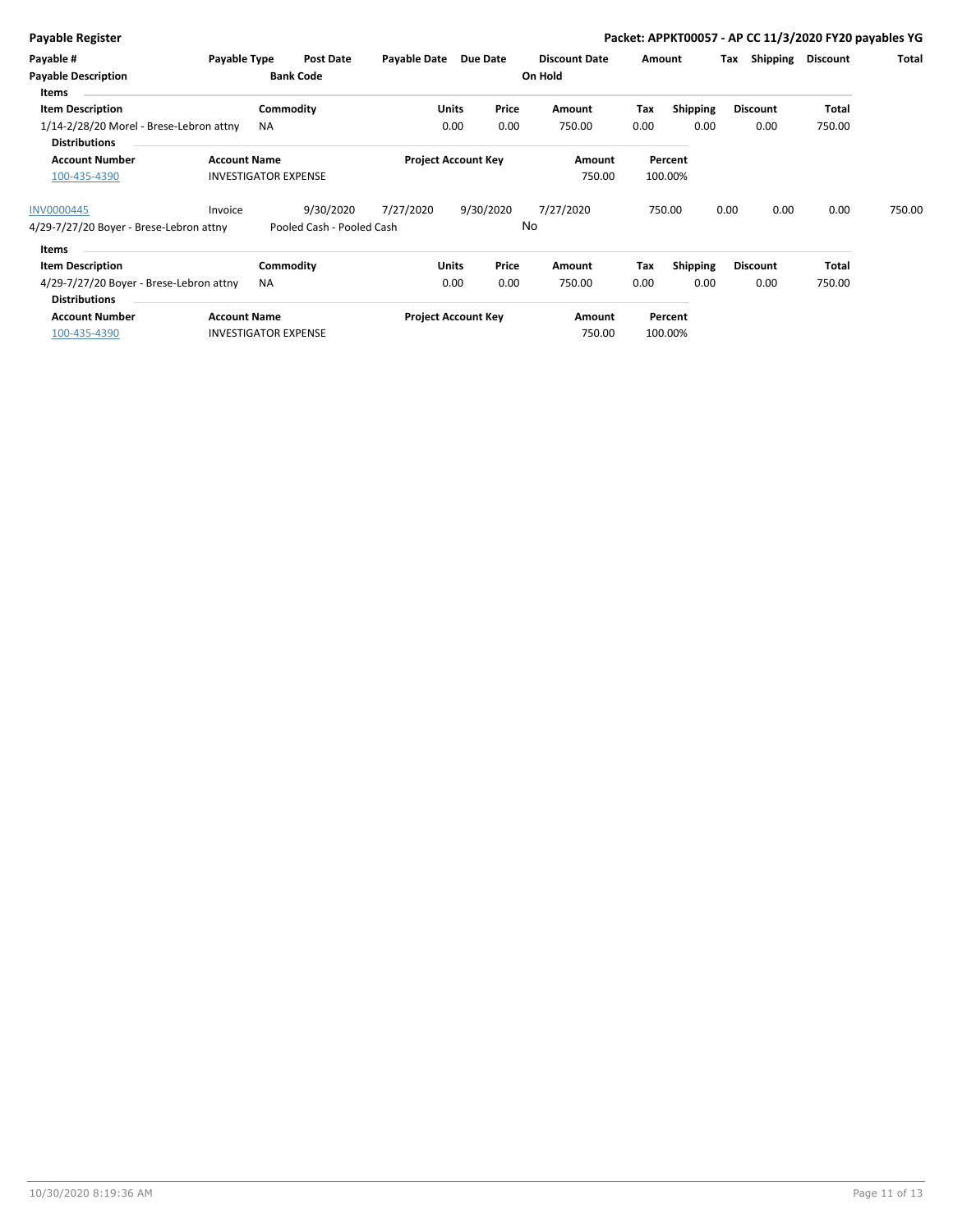## Payable Summary

| Type        | Count               | Gross     | Tax  | <b>Shipping</b> | <b>Discount</b> | Total     | <b>Manual Payment</b> | <b>Balance</b> |
|-------------|---------------------|-----------|------|-----------------|-----------------|-----------|-----------------------|----------------|
| Credit Memo |                     | $-97.24$  | 0.00 | 0.00            | 0.00            | $-97.24$  | 0.00                  | $-97.24$       |
| Invoice     | 60                  | 48.743.45 | 0.00 | 75.85           | 0.00            | 48,819.30 | 0.00                  | 48,819.30      |
|             | <b>Grand Total:</b> | 48,646.21 | 0.00 | 75.85           | 0.00            | 48,722.06 | 0.00                  | 48,722.06      |